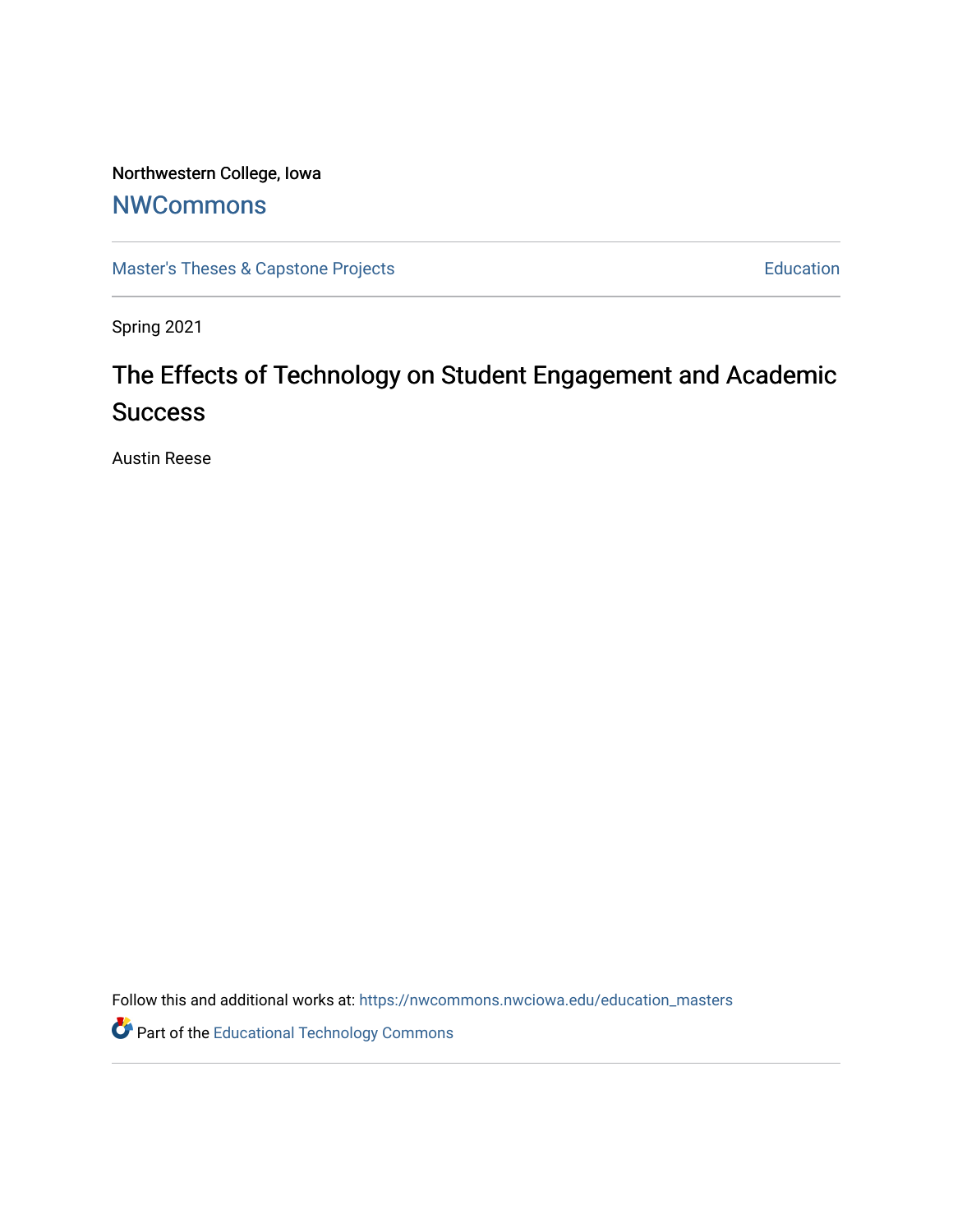### **The Effects of Technology on Student Engagement and Academic Success**

Austin L. Reese

Graduate School of Education, Northwestern College

EDU-635 Capstone

Dr. Theresa Pedersen

April 17, 2020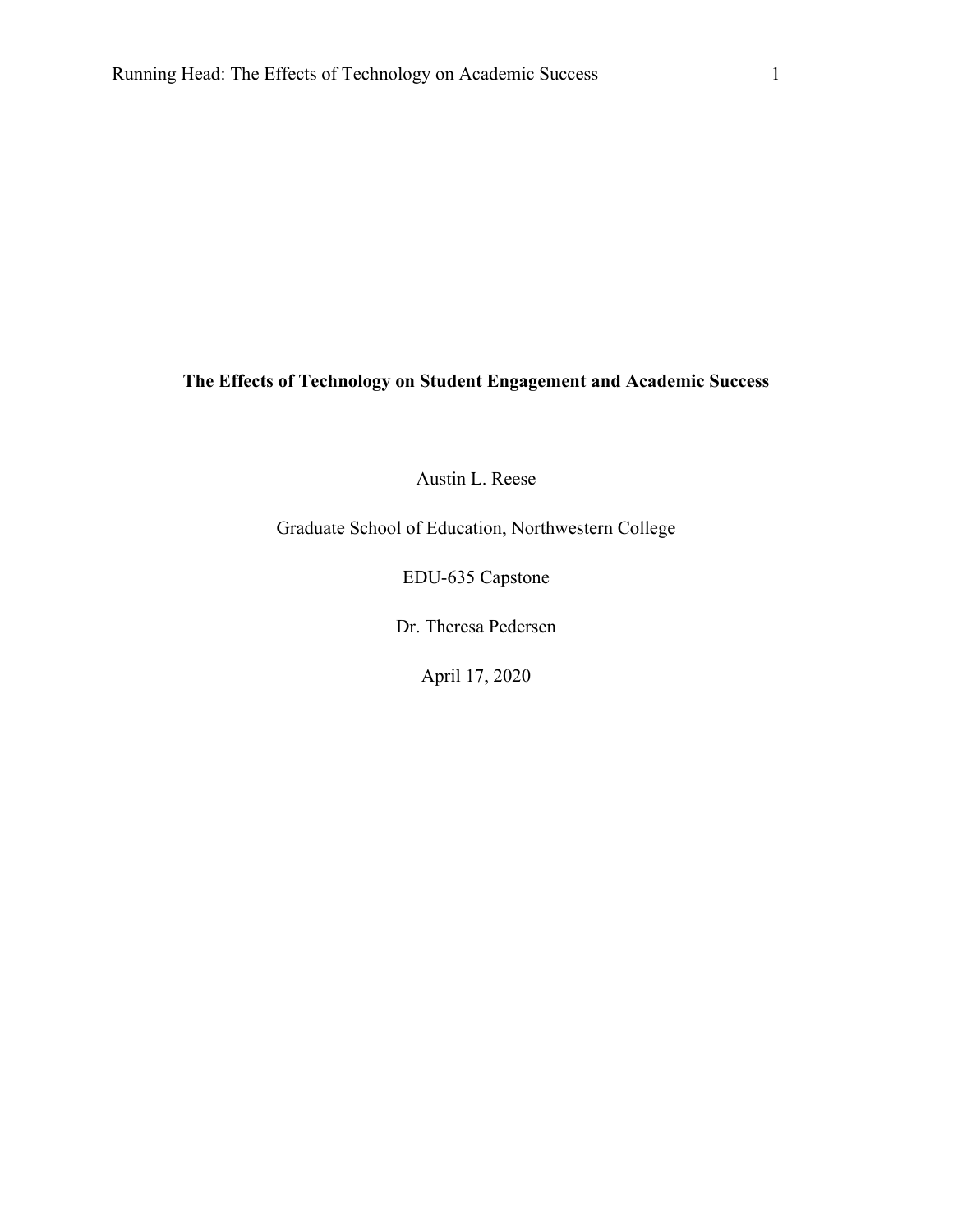## **Table of Contents**

| <b>Literature Review</b> |
|--------------------------|
|                          |
|                          |
|                          |
|                          |
|                          |
|                          |
|                          |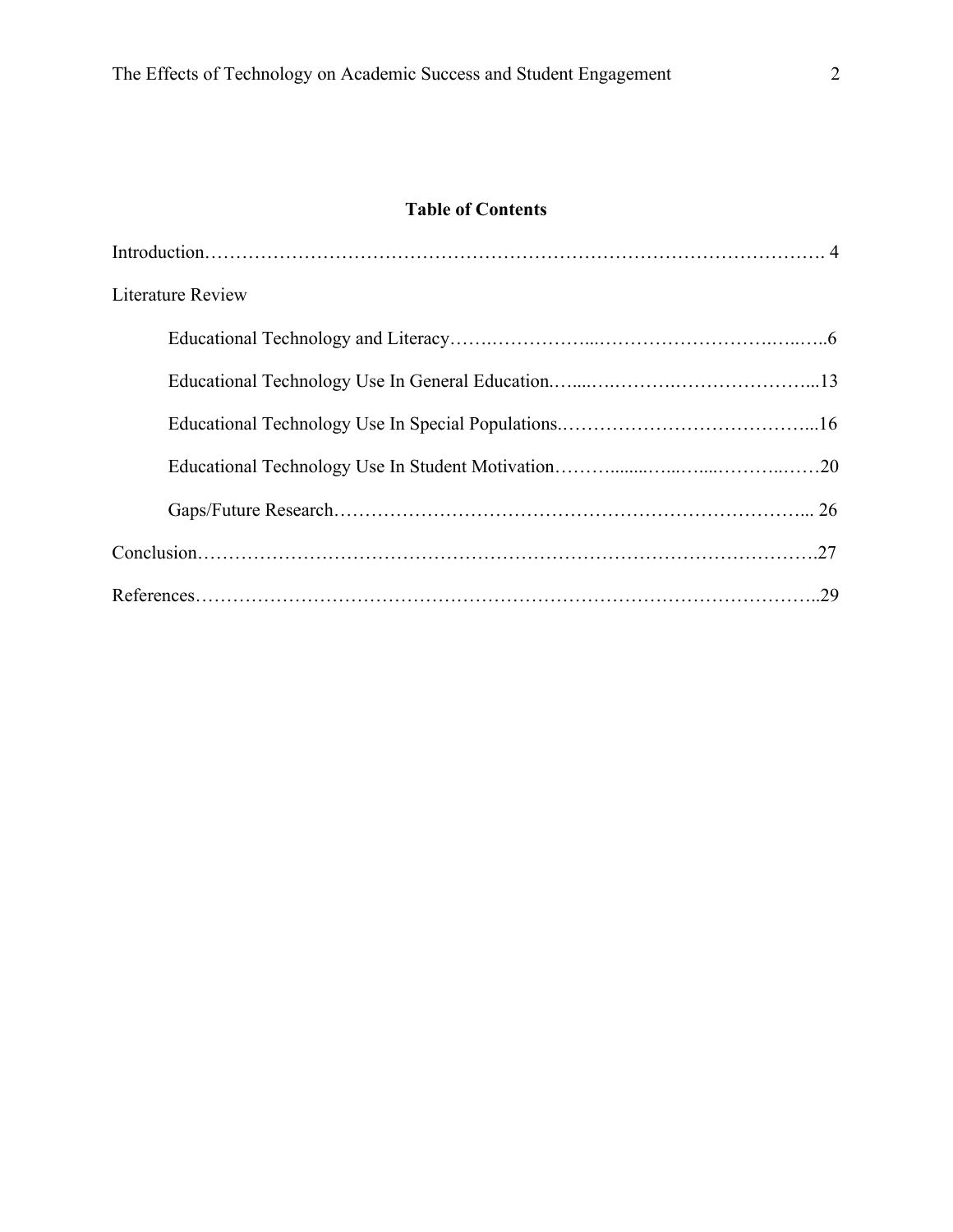#### **Abstract**

The prevalence of educational technology has grown exponentially over the last decade. As schools continually increase use of educational technology throughout the various classroom environments and settings, does educational technology actually increase student engagement and academic success? A multitude of research studies regarding educational technology use in various K-12 classroom settings were analyzed while writing this literature review. The research found various educational technologies and methods, when applied appropriately for differentiated populations, can be a contributing factor to yield increased student engagement and increased academic success.

*Keywords:* educational technologies, academic achievement, academic success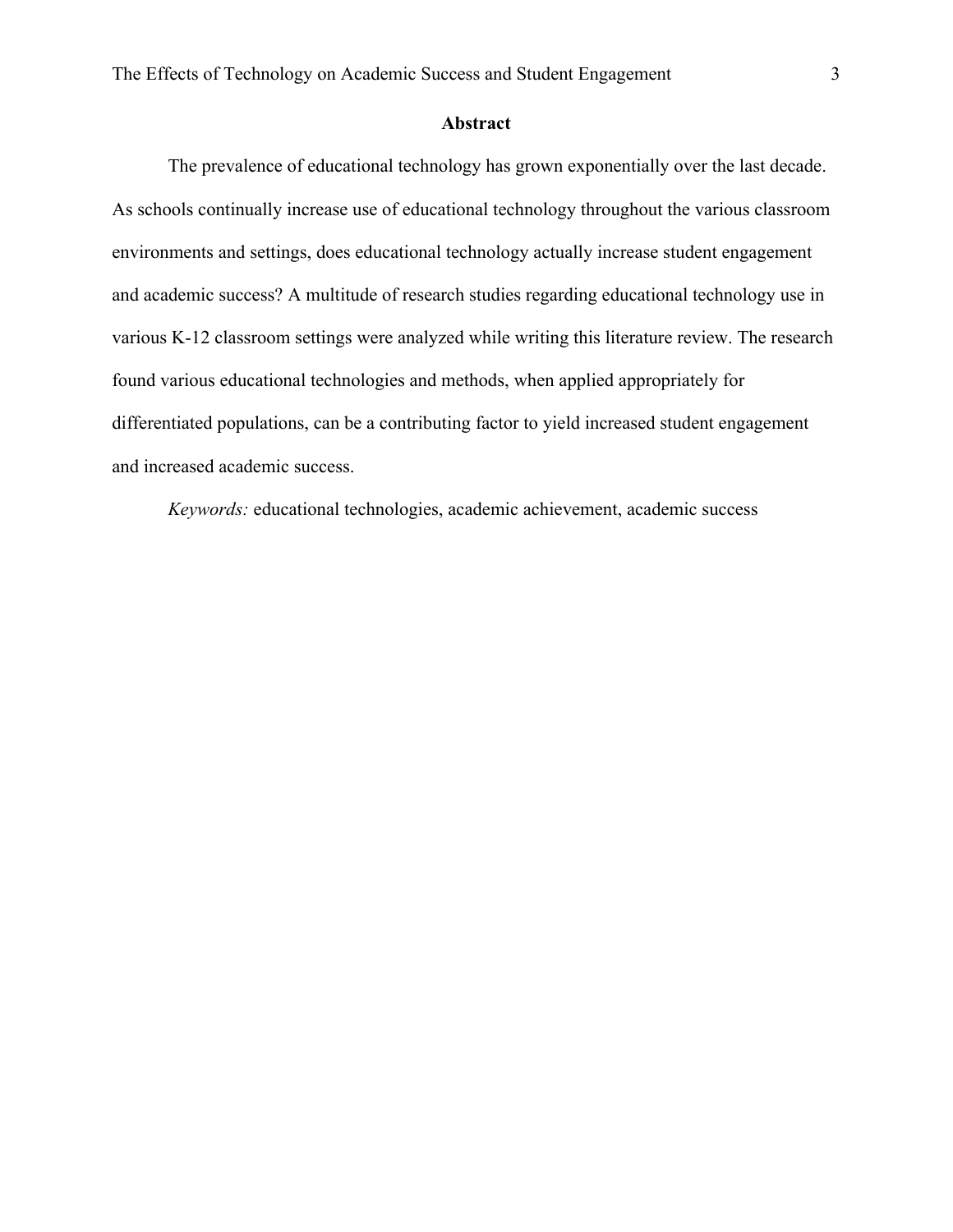#### **Introduction**

The purpose of this literature review is to identify various technologies and methods that have been used and their contribution to student engagement and academic success in various classroom settings. This paper reviews various research studies conducted on different academic subjects and grade levels within primarily the United States K-12 Education system. Reviewing and identifying which educational technologies and methods of practice have already been studied and what their results have found.

Use of educational technologies has increased exponentially over the past two decades (McClung, 2019). Schools continually choose to use more educational technology, such as oneto-one devices, mobile computer labs and utilization of personal student devices as technological models to enhance student education (McClung, 2019). Various educational technologies have been implemented nationwide with the goal of increasing the effectiveness of student learning and education (Wilkes, 2020). Effectiveness of educational technologies has been researched extensively in elementary through high school classrooms, as well as with special populations and in ELL/ESL settings.

The results of this literature review can be utilized in follow-up studies to further investigate specific educational technologies and their impacts on student engagement and academic success. Educational technologies impacts on students literacy rates, general education, special populations and student motivation are covered in this review. Research conducted on students from diverse learning backgrounds like English Language Learners and 504 students have also been illustrated in the literature below in the special populations section. This review sheds light on student and teacher perspectives and opinions on various educational technologies as well. In order to find the most accurate and up-to-date information and research, these topics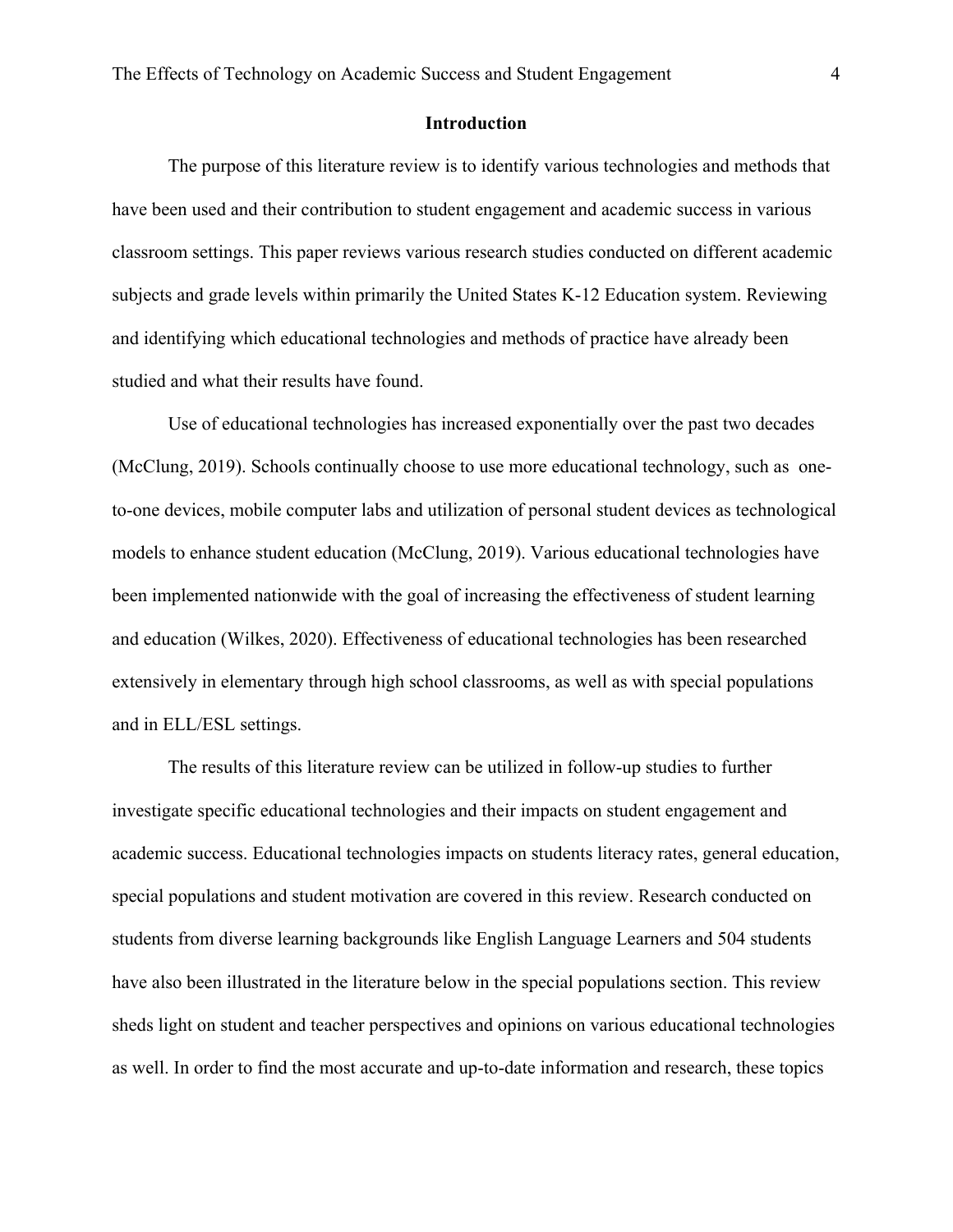and sources varied primarily from 2014 to 2020. The research used in this literature review was found through the following websites: Northwestern College Dewitt Library, Google Scholar, The Journal of Computer Assisted Learning Science Direct and ProQuest. Utilizing search terms like educational technology, blended learning, educational technology learning and K-12 technological learning allowed diverse research to be found in the area of educational technology in the K-12 setting. Consistent methods are represented in the literature, with the most up-to-date technologies represented. The structure of the literature starts with covering research done on educational technologies impacts on students literacy rates, then its overall impacts in the general education setting, followed by educational technologies use and effects in special population classrooms and finally educational technology and its impacts on students motivation. This review covers various age groups as well as populations that can be found throughout the K-12 education system. In addition this review covers various methods and educational technologies that have been shown to enhance the academic achievement in students from across the K-12 educational system.

Educational technology can be utilized in the K-12 setting to help yield increased student engagement and academic success, though increased performance is not always measured. The review of the literature covers educational technology and its impacts on student literacy rates and proficiency, academic achievement in general education, educational technologies impacts on special populations as well as educational technologies impacts on student motivation.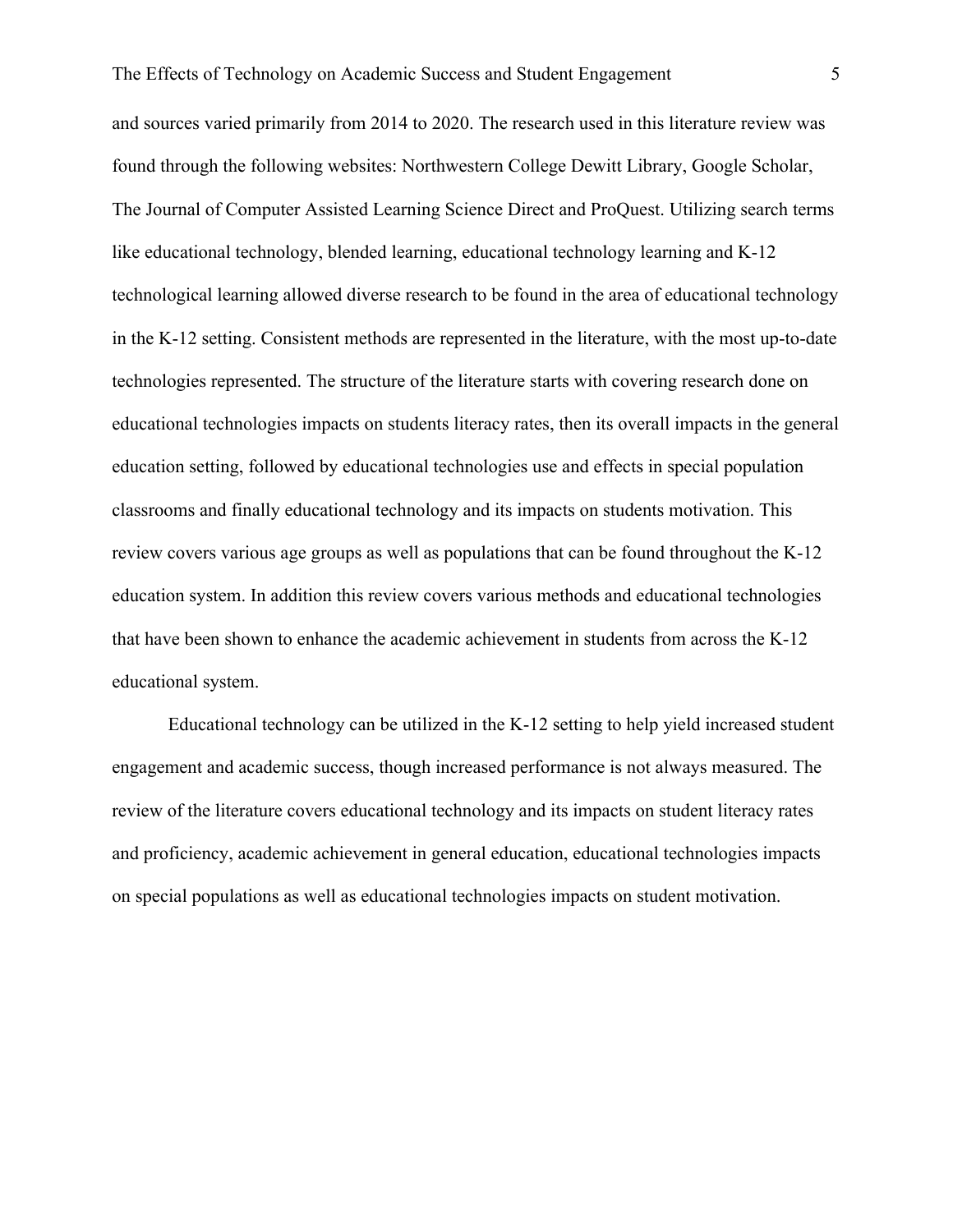#### **Literature review**

#### **Educational Technology and Literacy**

If a student can become a proficient reader by the end of elementary school, future academic success is likely (Wilkes et al., 2020). Kreskey, from the Journal of Contemporary School Psychology, studied kindergarten students and the effects of educational technology intervention strategies in the classroom setting. 1688 kindergarten children were studied in US schools from 91 different classes. Kreskey analyzed schools which utilized the Headsprout program, an online intervention tool intended to help young children with literacy skills. The use of multiple schools throughout several districts, each with similar educational approaches, allowed for uniformity of data (Kreskey & Truscott, 2016). At the end of the year, students were given the DIBELS test in order to track their progress throughout the respective experiments. Kreskey found the Headsprout program had no impact on the literacy skills of the students participating. The kindergarten students who did not participate in Headsprout performed better than those who did (Kreskey & Truscott, 2016). The Headsprout program appeared to have no significant effect on the student literacy rates compared to those who did not participate in the program.

In a separate study, Wilkes researched the impacts of educational technology on literacy growth rates in kindergarten and first grade classes. The six standards of reading were "phonological awareness, phonics, structural analysis, automaticity/fluency, vocabulary, and comprehension" (Wilkes et al., 2020, p.596). In this study, researchers examined the effects of utilizing Core 5 in Kindergarten and first grade classrooms. The Dynamic Indicators of Basic Literacy Skills test (DIBELS) measured student reading skills at the beginning and end of the study. Wilkes' study found students in the treatment schools had high levels of student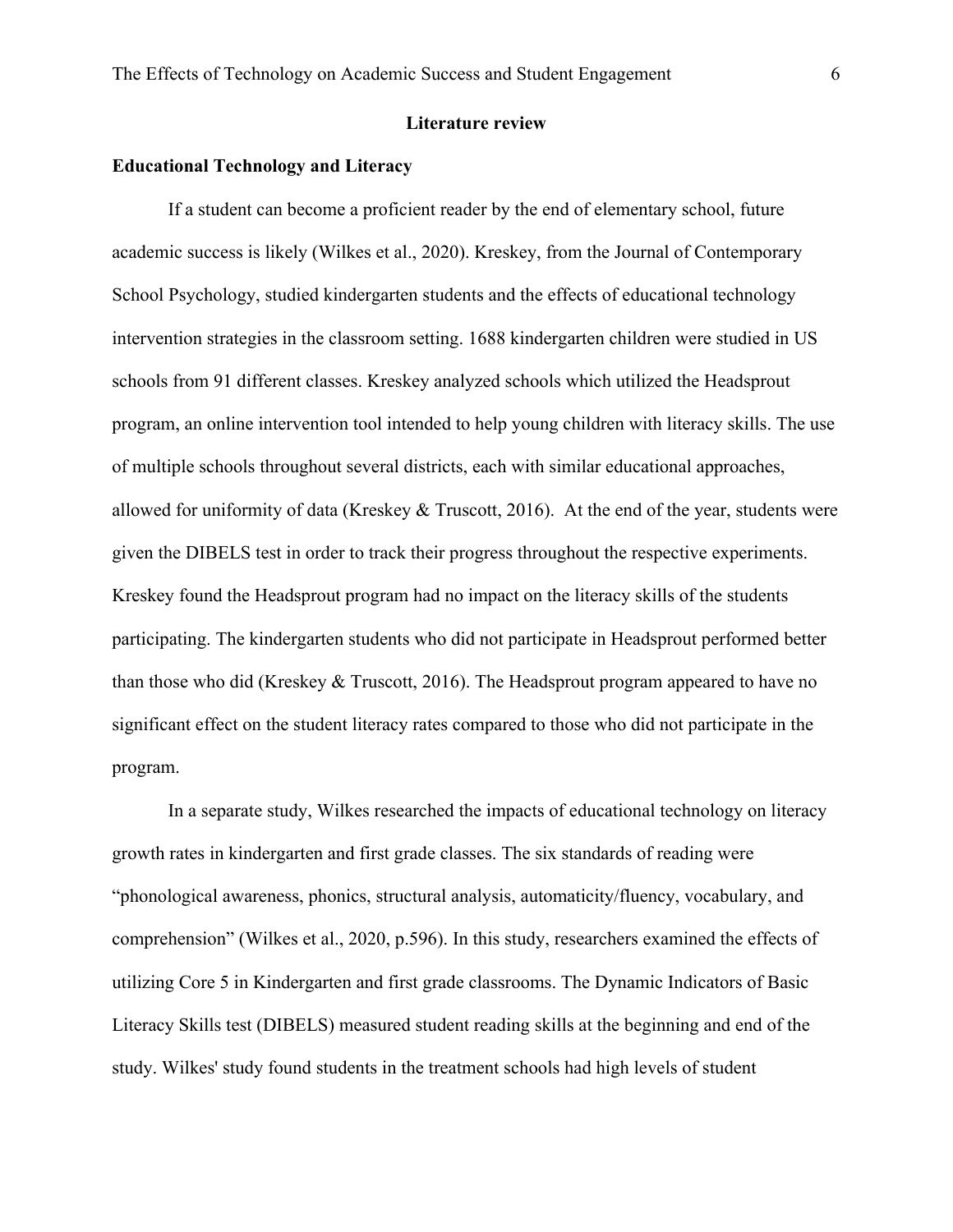engagement and instructional quality (Wilkes et al., 2020). Wilkes analyzed the DIBELS scores for kindergarten and first grade students taken before and after Core 5 implementation. Students utilizing Core 5 technology scored about 20 points higher on their spring DIBELS assessment than students in the control schools (Wilkes et al., 2020). These findings conflict with Kresky's study--the Core 5 program has more of a positive educational impact on young students in need of literacy intervention than the use of the Headsprout model. Wilkes' findings indicate the validity of the Core 5 program, showing its effectiveness to enhance both literacy rates and academic achievement. In addition, Wilkes' study also brings the effectiveness of Headsprout into question, since the Core 5 program was effective in increasing student literacy rates and Headsprout was not.

O'Callahan studied literacy rate improvement through classroom use of the Core 5 program with four- to six-year-old children. The goal of this study was to evaluate the effectiveness of the Lexia Reading, a Core 5 technology, to help improve young children's literacy skills (O'Callaghan et al., 2016). O'Callaghan's study was conducted for 8 weeks, with the goal of enhancing literacy skills like letter sounds, vowels and spelling, as students in treatment schools utilized the technology on an individual level (O'Callaghan et al., 2016). The results of the studies showed Lexia "can be effective in helping reading delayed children… and children with literacy difficulties" (O'Callaghan et al., 2016, p.552). The Lexia computer-based literacy programs were beneficial for nearly two-thirds of students (O'Callaghan et al., 2016). These findings supported Wilkes' study, showing the effectiveness of the Core 5 program to both enhance student literacy rates and contribute to overall academic achievement (Wilkes et al., 2020). Again, the ineffectiveness of the Headsprout program, as examined by Kresky, stands out.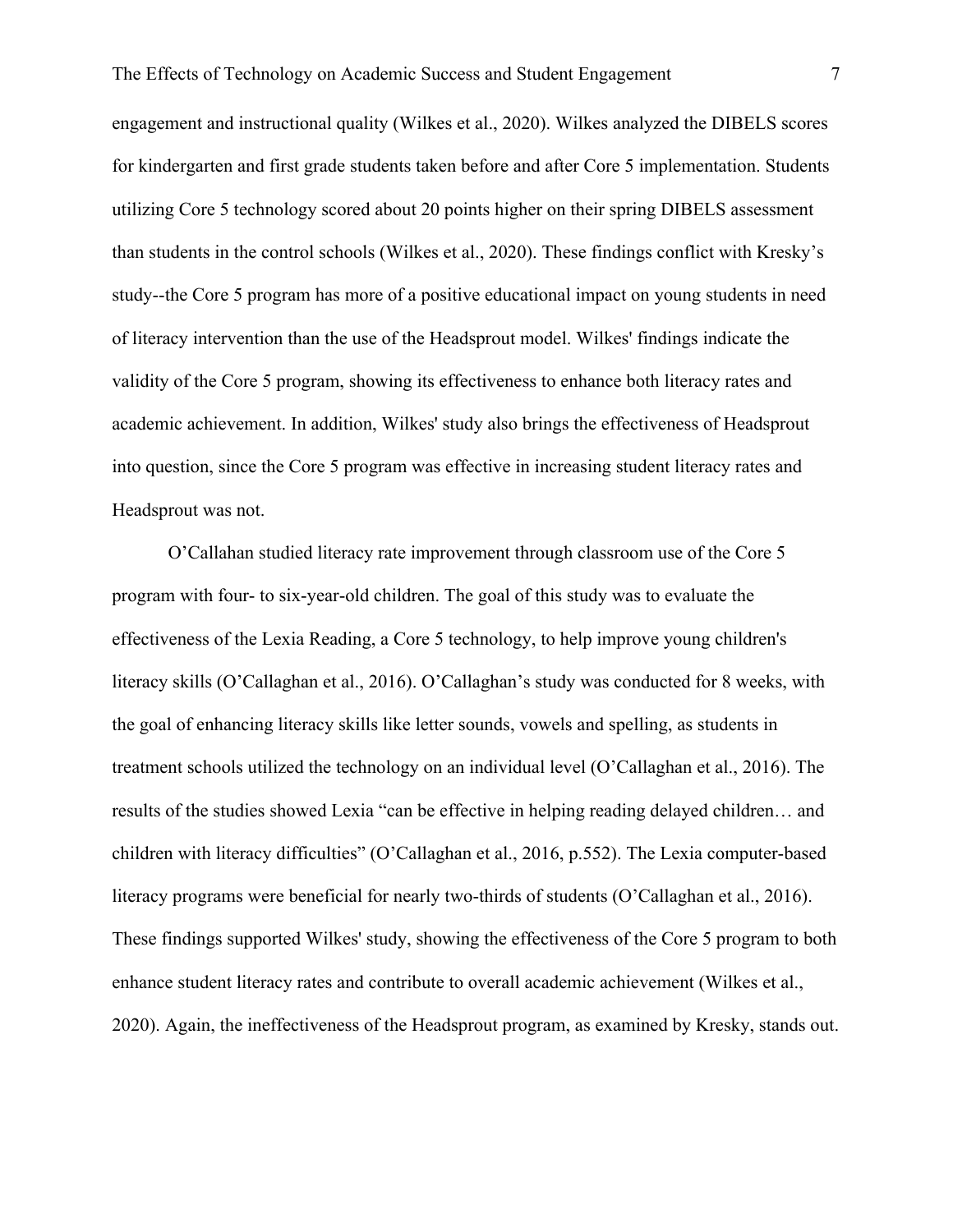O'Callahan's study finds the Core 5 program increased student literacy, whereas the Headsprout program did not.

Macaruso conducted a study of blended learning support strategies with Core 5 reading instruction in elementary schools. Macaruso evaluated blended learning through Lexia for students from kindergarten to fifth grade. The Lexia program allowed students to work independently, completing tasks and assignments at their own pace (Macaruso et al., 2020). Macaruso found treatment groups for third to fifth grade students produced significantly higher reading scores than the control group (Macaruso et al., 2020). Macaruso found all groups receiving the Core 5 intervention received higher levels of achievement, but the older elementary students did not experience the same literacy improvements as younger students. In addition, when increasing students' intervention time, the Core 5 program showed continued increases in student literacy improvements and general academic achievement. The findings were found to be significant at all levels throughout elementary. This echoes other findings; the Core 5 program shows benefits in student literacy achievement as well as in increased test scores, which is a measurement of academic achievement (O'Callaghan et al., 2016; Wilkes et al., 2020). Macaruso further indicates educational technologies can help enhance student learning and achievement.

Messer studied the effects of computer assisted learning for English speaking children. The study included 78 children averaging about seven years in age. After ten months, the experimental group had significantly higher standardized testing scores than the control group (Messer & Nash, 2018). This study showed with prolonged use of educational technologies like computer assisted learning, students were able to achieve higher test scores. These findings show educational technology can assist and increase student achievement. This study further supports O'Callahan's findings: educational technologies have the potential to improve literacy rates and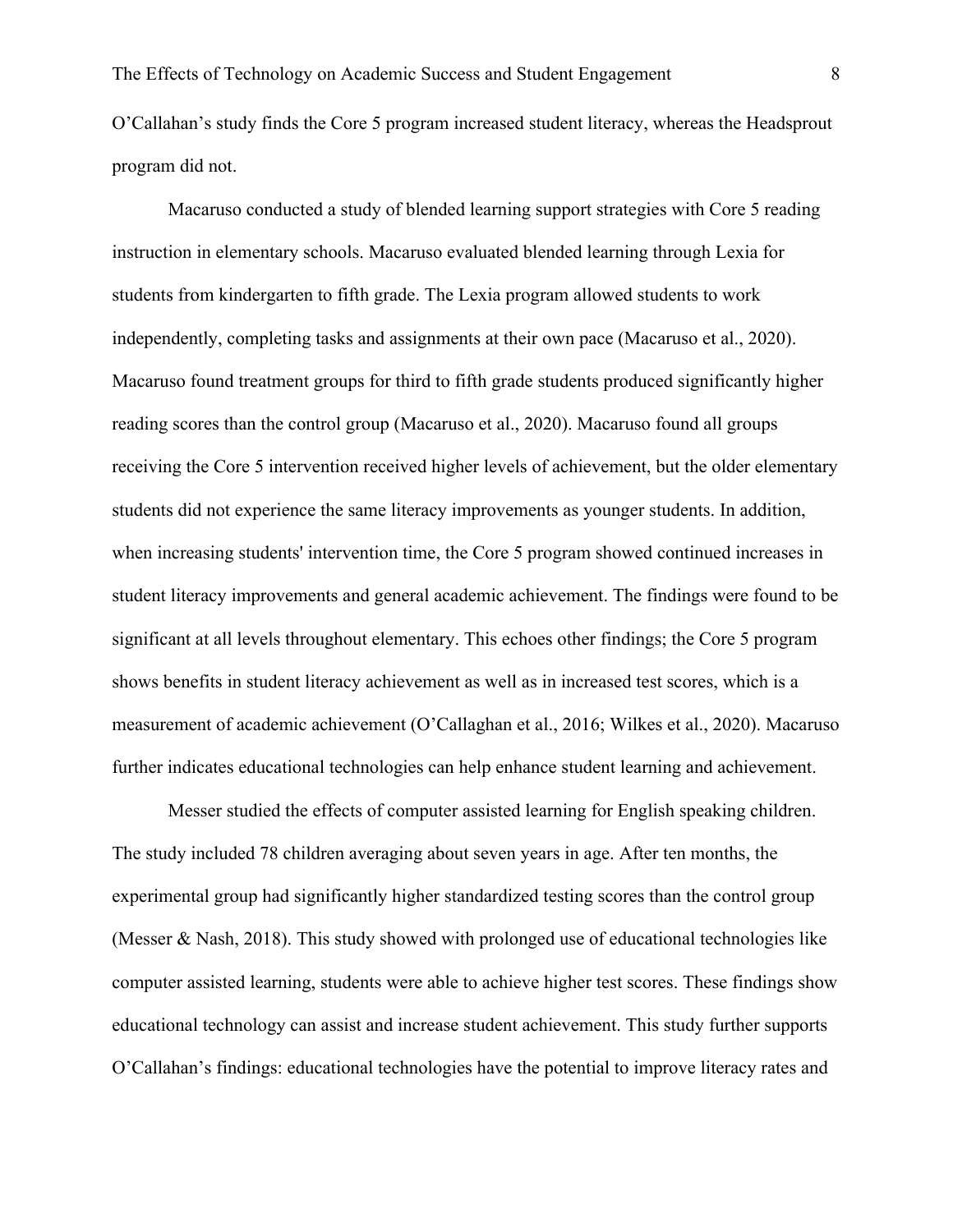academic achievement (O'Callaghan et al., 2016; Macaruso et al., 2020). In addition, this study supports Wilkes' assertion; students who utilize educational technologies can see increases in their standardized test scores (Wilkes et al., 2020). Messer's study also indicates the potential error in studies lasting less than ten months, as the intervention time may not be sufficient.

Considering becoming a proficient reader by third grade is a key predictor of future academic career success, Prescott examined the implementation of blended learning programs within literacy instruction across kindergarten through fifth grade at an urban elementary school (Prescott, Bundschuh, Kazakoff, & Macaruso, 2017). Digital technologies were provided to students who needed educational intervention (Prescott et al., 2017). Prescott found English language learners with digital technology access benefited in reading achievement (Prescott et al., 2017). The results were greater in younger students, as opposed to older students (Prescott et al., 2017). These results support the studies conducted by Kresky, Wilkes, O'Callaghan and Messer indicating implementation of educational technologies can have direct impacts on enhancing student literacy rates and academic achievement. Additionally, this study found similar results to Macaruso: older elementary school students, when utilizing educational technologies to enhance academic achievement, do not see the same rates of literacy improvement as younger elementary students (Macaruso et al., 2020). Implementation of educational technology in the elementary school setting does enhance literacy rates and academic achievement at all grade levels, but the degree of improvement has been shown to be higher in younger, rather than older, elementary grades.

Hobbs (2017) studied Utah's Early Intervention Reading software program. He found intervention programs throughout K-3 grades made statistically significant improvements in literacy achievement across all measured grade levels. In addition, Hobbs states achievement of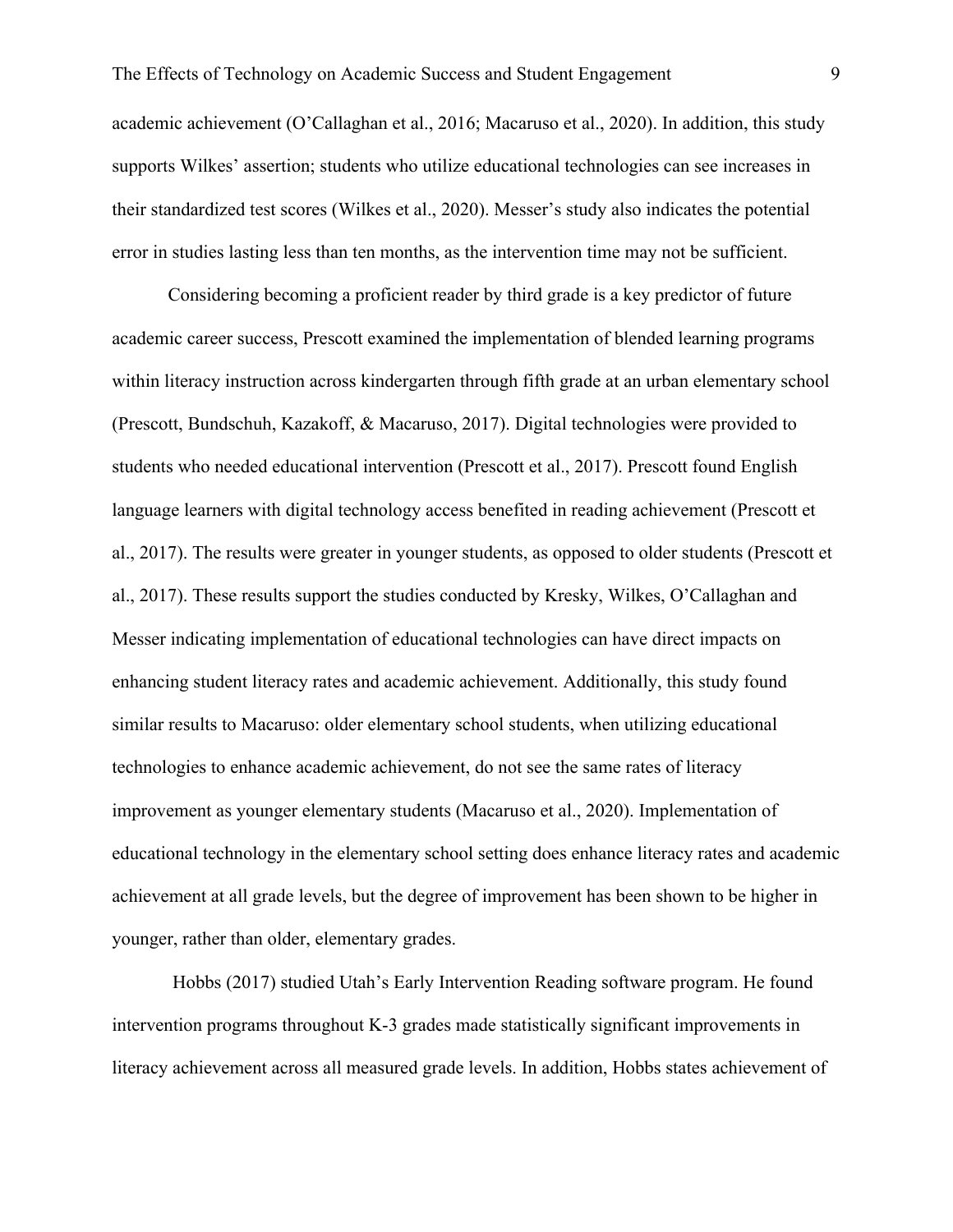those who did not use the literacy programs in Utah schools was not as high as those who did (Hobbs, 2017). However, Hobbs did add the reading intervention methods were found to be more effective on kindergarten students, and benefits diminished among the other grade levels (Hobbs, 2017). Hobbs' research supports the findings of previous findings: young elementary school students tend to experience higher levels of achievement than older elementary students when utilizing technology to enhance elementary literacy skills (O'Callaghan et al., 2016; Macaruso et al., 2020; Prescott et al., 2017). Hobbs also supports O'Callahan, Wilkes, and Macaruso, as increased levels of educational technologies in the elementary school classroom and setting can have a direct impact on students' increased levels of literacy and academic achievement.

Most scholars throughout the literature agree classroom implementation of educational technology has generally shown a positive academic outcome in elementary--with the important notation of Headsprout not proving positive results--especially when it comes to literacy skills and reading scores, and especially for the youngest students. While less significant, there are still benefits to technology intervention in later elementary school grades, especially with the integration of the Core 5 program with increased intervention time. Researchers disagree about the amount of time educational technology ought to be utilized in the classroom, as well as which specific models and methods yield the best academic achievement. Mainstream scholars accept literacy rates in students are one of the main indicators for future student success, but the exact methods, timetables and programs for technology in the elementary school classroom are still unknown. Future studies comparing methodology and timetables within each technological educational program could more effectively measure the efficacy of each program on student literacy rates and achievement.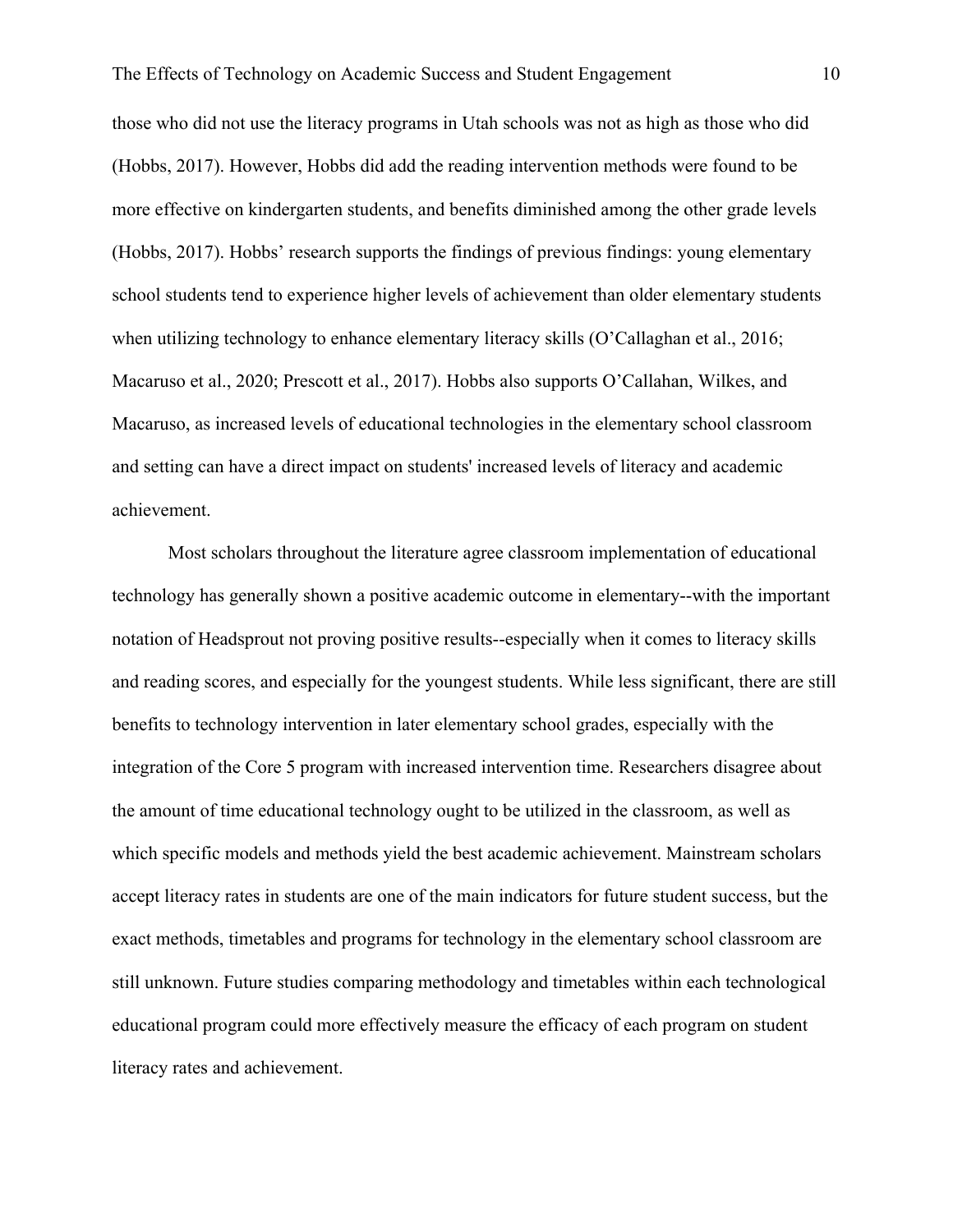#### **Educational Technology Use In General Education**

Utilizing educational technology in the general education classroom has been shown to help contribute to increased student academic achievement (McClung, 2019; Brewster, 2016; Leo & Puzio, 2016). McClung, Arkansas Tech University, examined the impacts of the one-toone laptop implementation compared to traditional use of technology in the classroom. McClung analyzed opinions of both teachers and students regarding the effects of educational technology on student learning. Specifically, McClung identified academic achievement differences between students in traditional classroom settings and technologically centered learning environments (McClung, 2019). Results from students Aspire Summative Assessments were analyzed to collect data on student achievement levels. The test scores showed students who used one-to-one technology performed higher in all tested subjects compared to those who did not have one-toone access to technology. However, in some subject areas, improvements were only slightly better than the students who did not receive one-to-one.

Similarly, specific subject areas have also been studied. For example, Brewster examined middle school Social Studies achievement in a blended learning environment. Blended learning is when educators combine online educational materials in the traditional classroom setting. Brewster gathered data regarding student achievement in both 6th and 7th traditional and blended learning classrooms (Brewster, 2016). Brewster analyzed and compared achievement data from both blended learning and traditional 6th and 7th grade classes, and analyzed the data from unit exams from both 6th and 7th grade math and social studies courses (Brewster, 2016). Side-by-side analysis of these studies provides necessary data for school leaders to make decisions regarding use of educational technology (McClung, 2019 & Brewster 2016). In addition, Brewster found students who participated in the blended learning in social studies class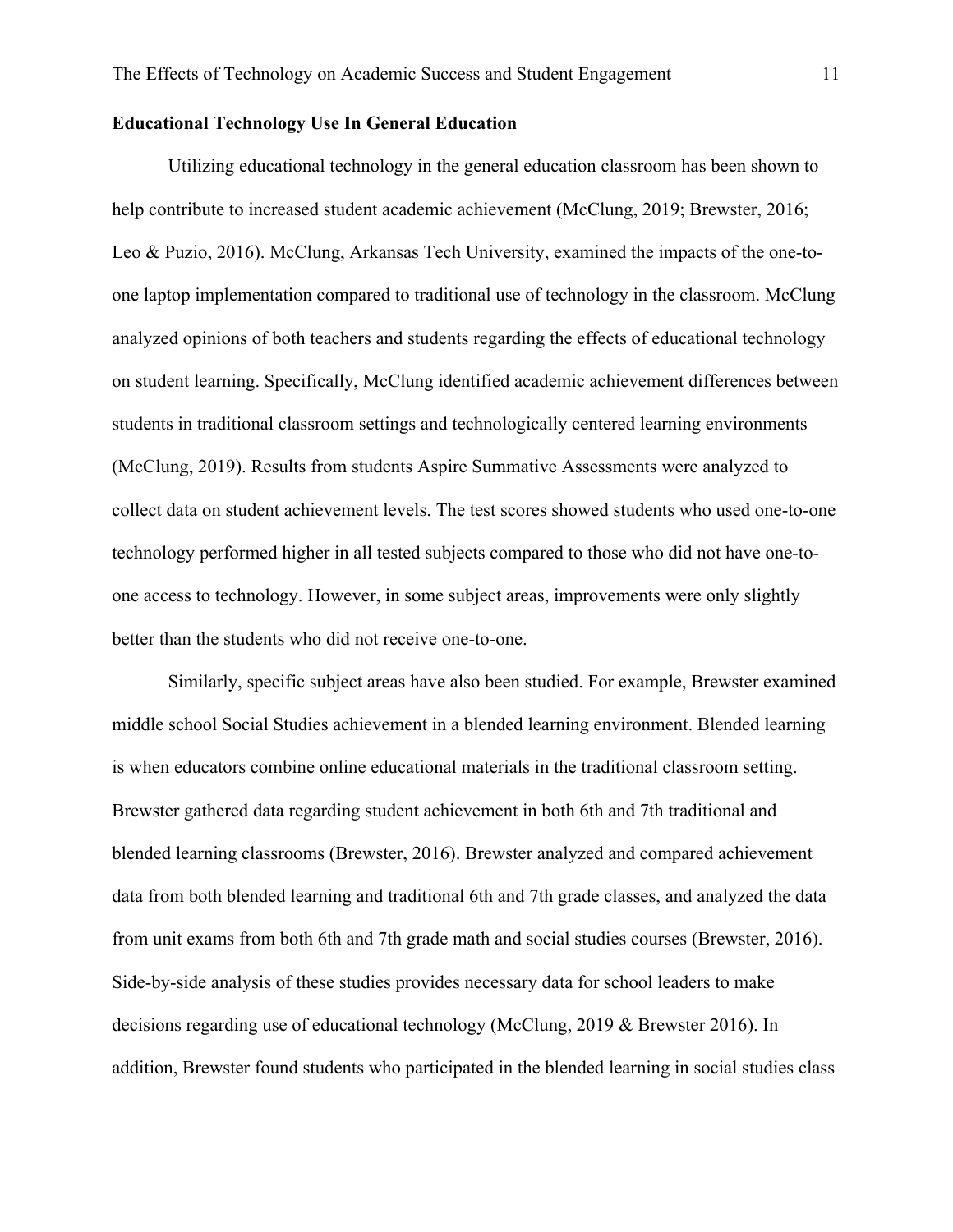received significantly higher scores than those who did not. Brewster found 6th grade students who participated in blended learning averaged (86%) in the course, compared to the (76%) average of students who did not receive blended learning instruction (Brewster, 2016). Brewster and McClung agree educational technologies can have a positive impact on student grades and academic achievement (McClung, 2019 & Brewster 2016).

Educators recognize the need for differentiated methods of instruction in order to help meet the needs of students in mathematics (Murphy, 2016). In 2013, the United States Department of Education reported approximately only 26% of high school seniors showed strong knowledge of mathematical concepts (Perry & Steck, 2015). Murphy, Liberty University, analyzed a 2015 student in which researchers Perry and Steck investigated the effects of implementing technology into a high school math class. The study utilized iPads as part of a high school geometry course. The primary goals for this study were to explore iPad integration into the geometry classroom in order to increase student engagement. Murphy wanted to see if iPads could improve student engagement and result in higher test scores (Murphy, 2016). Murphy's observations confirmed higher rates of student engagement in iPad classes when compared to the non-iPad group (Murphy, 2016). The findings of this study supported iPad learning and the positive impacts iPads had on student engagement. However, the results from testing showed there was a slightly higher academic outcome with the non-iPad group. In conclusion, the study found utilizing iPads increased student engagement, and motivation to learn and allowed for better teacher-student interactions, but does not find why academic achievement was higher in the group without access to iPad technology (Murphy, 2016). Some of Murphy's study contradicts Brewster, as Brewster found implementing educational technologies like iPads significantly increased student achievement and test scores (Brewster, 2016).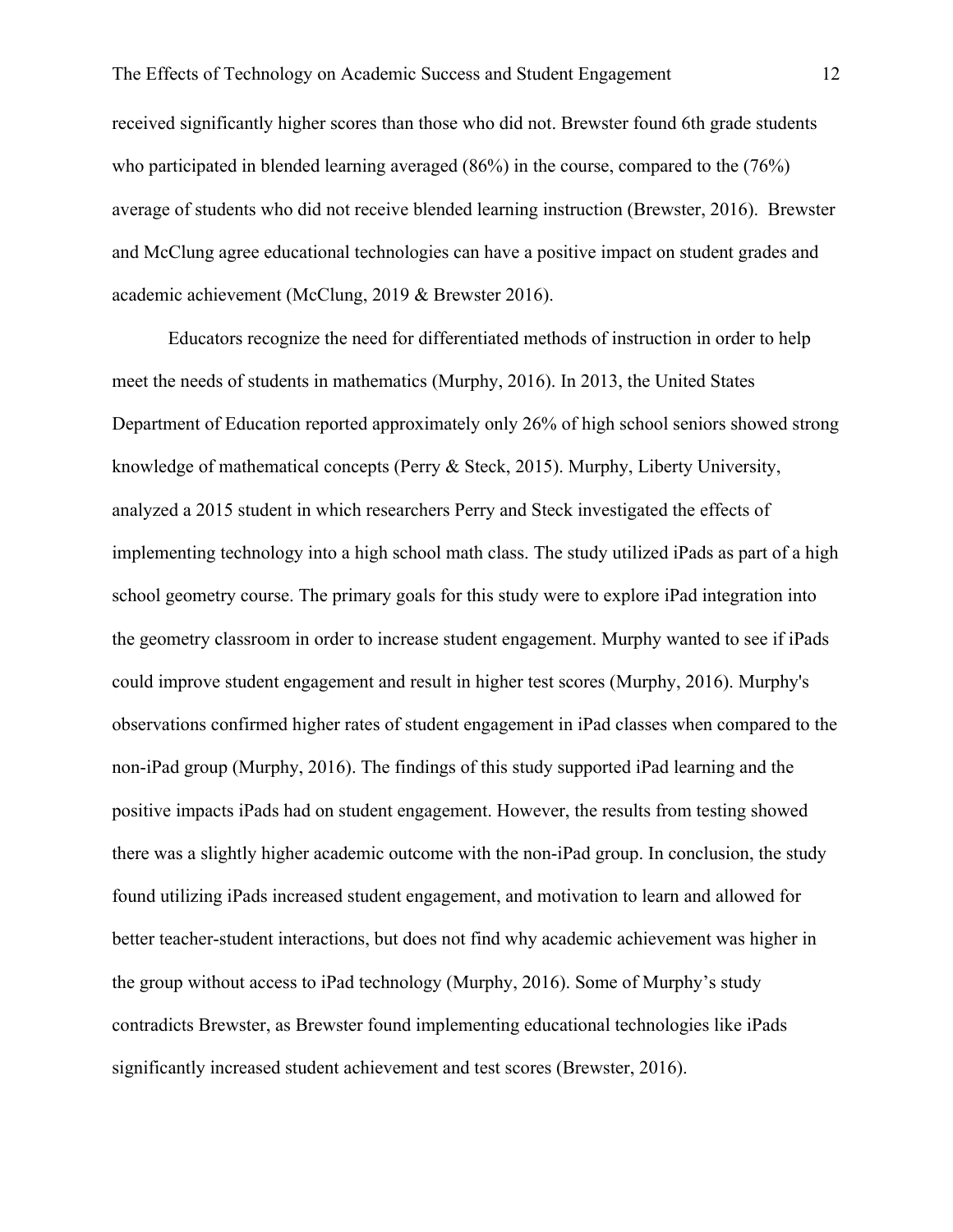In a similar study, Higgins & BuShell (2017) studied 207 high school students utilizing one-to-one devices in order to identify the effects one-to-one devices can have on student academic achievement and teacher-student relationships. (Higgins  $\&$  BuShell, 2017). The study found one-to-one models helped build positive relationships and enhanced the teacher's ability to engage students (Higgins & BuShell, 2017). Student surveys indicated one-to-one devices helped build stronger relationships between teachers and students as well as increase student excitement regarding learning. Similarly, Murphy (2016) also found one-to-one devices did help build teacher-student relationships and lead to more communication between teachers and students who were struggling in classes. Unlike Murphy, Higgins and BuShell did not find significant direct contributions to academic achievement through one-to-one device implementation. Higgins and BuShell found the one-to-one devices alone were not a significant factor for increased student academic achievement. Huggins and BuShell examined the importance of teacher use of educational technologies, and argued these findings show the important role educational technology can play in building relationships between teachers and students. Higgins and BuShell found relationships between students and teachers to be a more significant determining factor in student academic achievement, and conclude one-to-one devices can contribute to increased academic achievement, though only by means of improving studentteacher relationships.

A study from Leo and Puzio published in the Journal of Science Education and Technology examined the effectiveness of flipping instructional classrooms in order to increase student academic achievement and motivation in 9th grade biology. The flipped classes utilized educational technologies such as smart boards, iPads, webcam lectures, YouTube videos and Moodle quizzes. Student academic achievement data was taken from student test scores.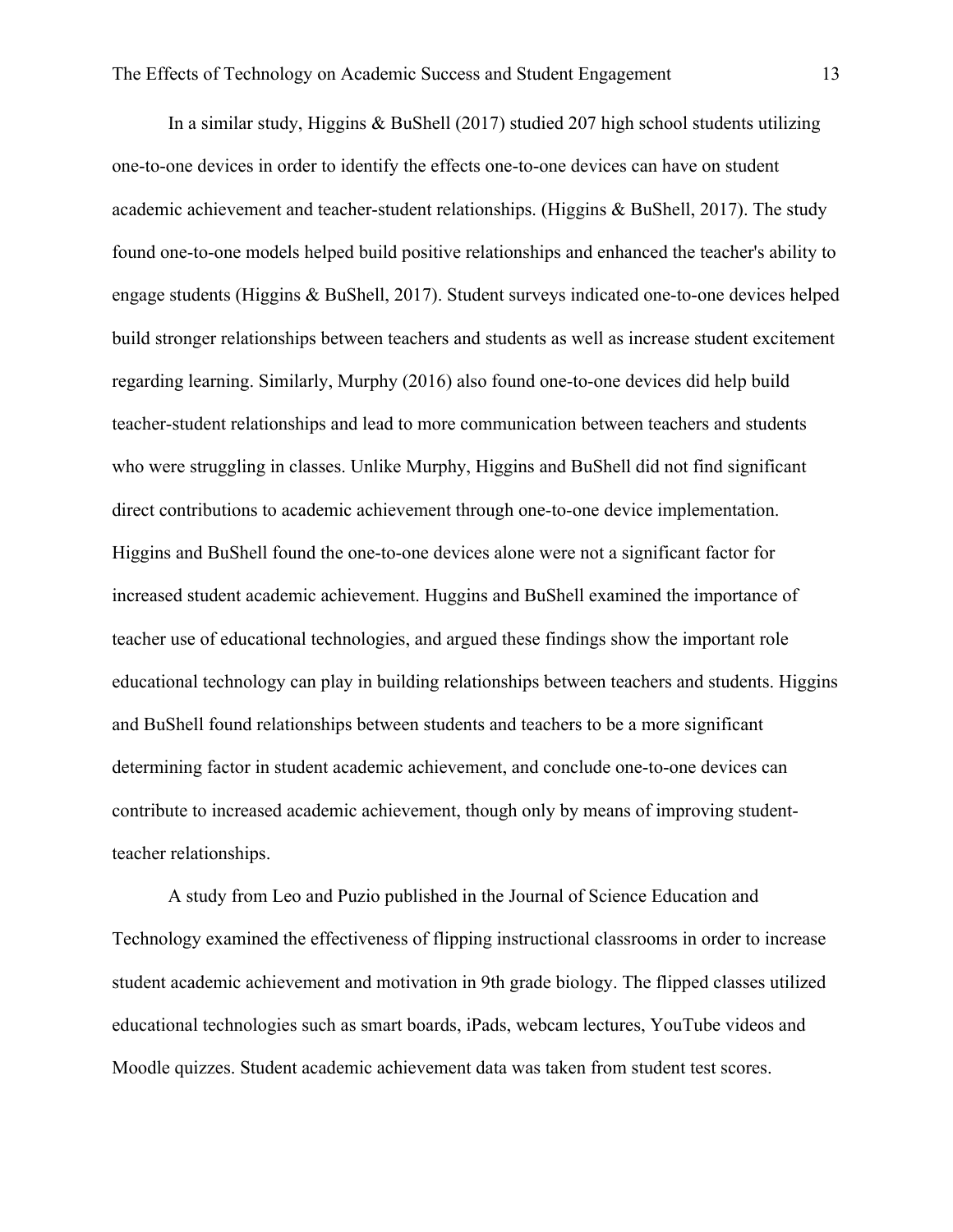Students also received questionnaires in order to identify their perceptions on the learning environments. The results of the study showed students who participated in the flipped classrooms performed better on assessments of scientific knowledge (Leo & Puzio, 2016). In addition to evidence pointing to improved students learning, some students also reported they preferred watching video lectures of class at their own pace (Leo & Puzio, 2016). These findings contradict Murphy's study in which he found iPads did not have a significant role in increasing academic achievement (Murphy, 2016). In addition, Leo and Puzio further support findings from Brewster, Estapa, Nadolny and McClung which indicate iPads and other educational technologies can have significant influences on increasing student achievement (Brewster, 2016, McClung, 2019, Estapa & Nadolny, 2015). Use of various educational technologies in the general educational setting tends to build stronger relationships between students and teachers and enhance student learning.

#### **Educational Technology Use In Special Populations**

One of the largest challenges in the classroom is teaching diverse student populations (Akpan & Beard, 2014). Assistive Technology (AT) is at the forefront of all education incentives nationwide (Akpan & Beard, 2014). Instructional assistive technologies can help raise student achievement (Akpan & Beard, 2014). AT can allow opportunities for all students, including English Language Learners, students who are at-risk, and gifted and talented students, to achieve more in the classroom (Akpan & Beard, 2014). For example AT tools help students to gain access to resources, communicate with others, and perform academic tasks independently (Akpan & Beard, 2014). Additionally, assistive technologies can help students with disabilities have the tools to allow them to be successful in the general education setting. Because AT easily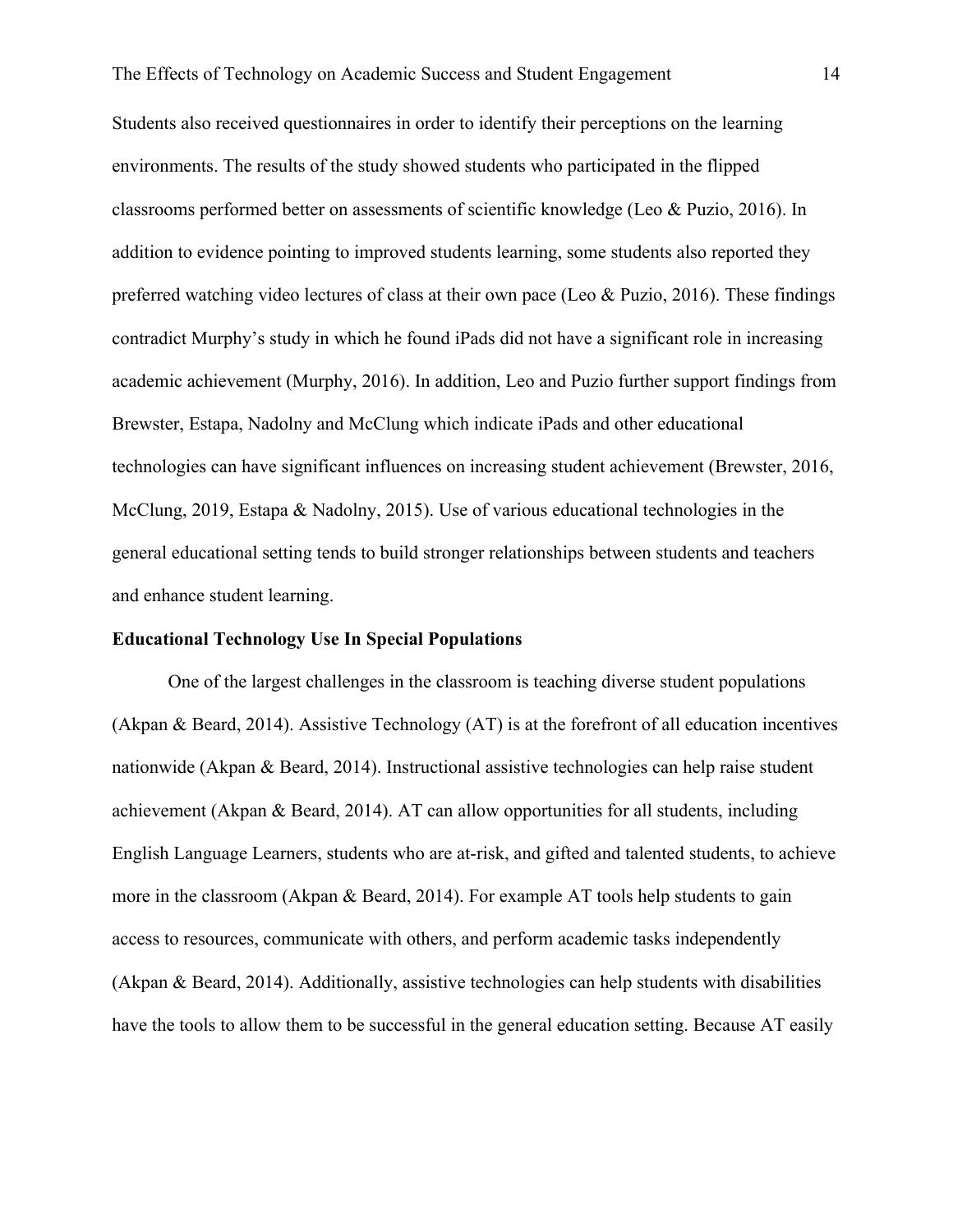AT's ability to improve academic achievement among students in special populations is critical to their success. For example, according to the U.S. Department of Education, students who are English Language Learners (ELL) tend to underperform in reading comprehension and other academic achievement tests (Kazakoff, Macaruso, & Hook, 2017). This study analyzed blended learning strategies and technologies for Elementary English Learning students, specifically analyzing their reading comprehension and proficiency. A total of 884 students ranging in grade levels from Kindergarten to fifth grade, half of whom were classified as ELL, participated in the study. Lexia Reading Core5 program was implemented for one school year for all students in the study (Kazakoff et al., 2017).

Upon completion of the first year, all groups showed significant gains in literacy skills and comprehension. However, neither ELL nor native English speakers in Kindergarten through fifth grade saw any difference in levels of increased academic achievement (Kazakoff et al., 2017). The study continued for another year. In the second year, the study consisted of 71 ELL students and 59 native English speaking students. At the end of the two-year study, more than (80%) of both ELL and non-ELL at-risk students moved up at least one achievement tier (Kazakoff et al., 2017). After two years of Core5 implementation, (80%) of the students who had been previously classified as at-risk of failing their literature achievement goals were elevated beyond the at-risk category. After the two year period, all students in the study showed significant improvements on their standardized reading test (Kazakoff et al., 2017). ELL and native English speaking students improved at the same pace through all grade levels, except for first grade. First grade students who were ELL students showed significantly greater gains than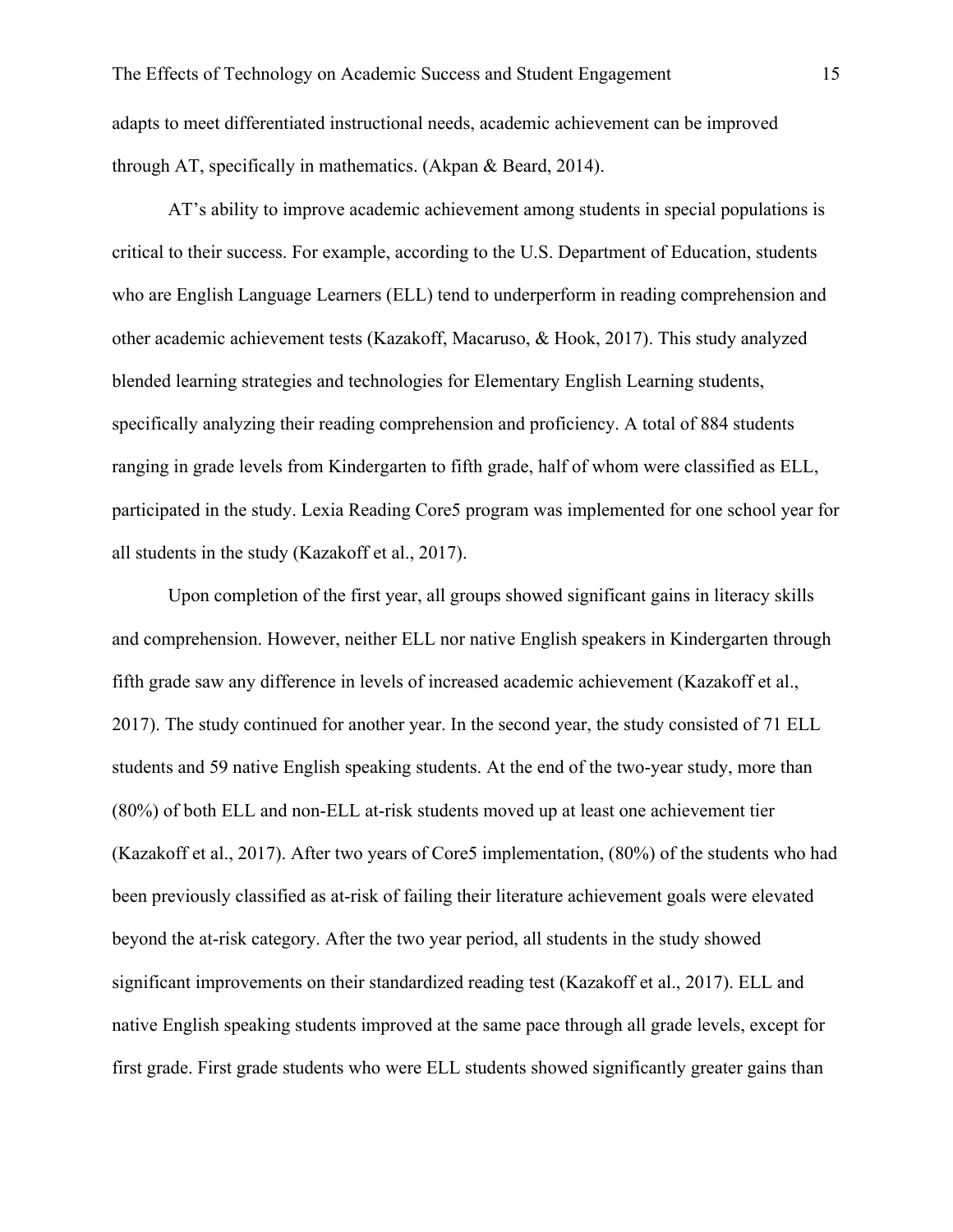native English speaking students (Kazakoff et al., 2017). Evidence of improved academic achievement among ELL students who utilized the Lexia Core 5 program indicates continued application of educational technology over extended periods of time can have more significant impact than initial application. During the first year, there was no difference. Gains came during year two, when students were more fluent and acquainted with the Core 5 program. Kazakoff's findings support Kresky, Truscott and Wilkes, as prolonged use of educational technologies showed positive impact on student literacy rates and academic achievement (Wilkes et al., 2020, Kreskey & Truscott, 2016). This study shows that prolonged intervention of the Core 5 program over a two year period yields higher results in student academic achievement compared to intervention over a one year period. This study shows the ability of the Core 5 program to improve student learning and academic achievement over an extended period of time.

Andrei looked at the effects of educational technology for ELL students in the middle school setting. The study looked at how three middle school teachers in English as a Second Language or (ESL) class used technology and what factors influenced their use of devices (Andrei, 2016). The ESL teachers were able to utilize laptops, iPads, video cameras and projectors/digital smart boards. Through the ten week study, the teachers felt comfortable with utilizing technologies in their classes and the technology-based programs had a positive impact on ELL student reading achievement (Andrei, 2016). In addition, Andrei found the technology was a useful tool to help reach student learning goals within a lesson (Andrei, 2016). Andrei's findings focused more on the teachers' abilities and proficiency utilizing educational technology in the ESL classroom. This study is important because it gives insight to teacher perceptions of new educational technology, the specific perspective from the ESL classroom, and how teachers with students from diverse backgrounds can utilize various educational technologies in order to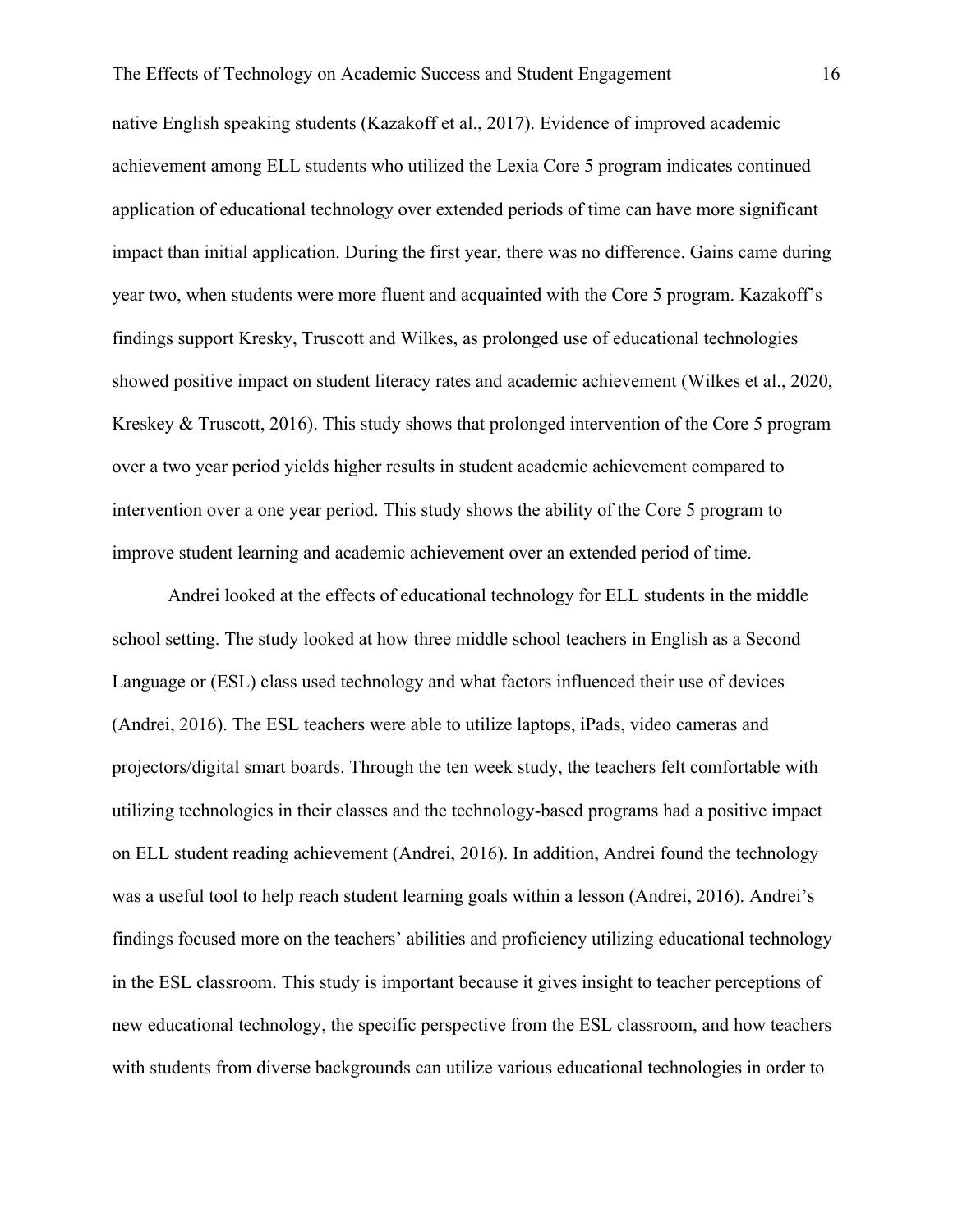achieve their desired learning goals. This study supports Kazakoff, as he found various educational technologies can be utilized to help students who are English Language Learners, as well as native English speaking students, achieve their desired learning goals (Kazakoff et al., 2017).

Woodrich and Fan researched the effects of Google Docs when used by ELL students in the middle school setting. The research examined how Google Docs can help encourage student motivation and participation among students with different language backgrounds (Woodrich & Fan, 2017). Research has shown a relationship between student technology use and their sense of comfort and achievement (Woodrich & Fan, 2017). According to Shang, "Students appear to be anxious when writing in class…no matter how many years students have learned English" (Shang, 2013. p.9). Google Docs allows for students to collaborate in shared writing opportunities with their classmates with assistive tools. These tools support ELL students with functions pen and paper do not, such as spelling and grammar checks and tools to help with translation. The researchers used writing activities as well as student and teacher surveys to identify the effect Google Docs had on student motivation and comfort levels when collaborating on writing assignments (Woodrich & Fan, 2017). After students were made familiar with Google Docs, the study ran for three weeks. The study in the 8th grade English class with diverse ELL learners showed online collaborative tools like Google Docs were beneficial in students building their language abilities (Woodrich & Fan, 2017). Building student language skills is a key factor in improved academic achievement. The results of this study showed Google Docs can increase student writing results, and face-to-face use of Google Docs was more effective then virtual use of Google Docs. (Woodrich & Fan, 2017). These findings support Kazakoff's study, where he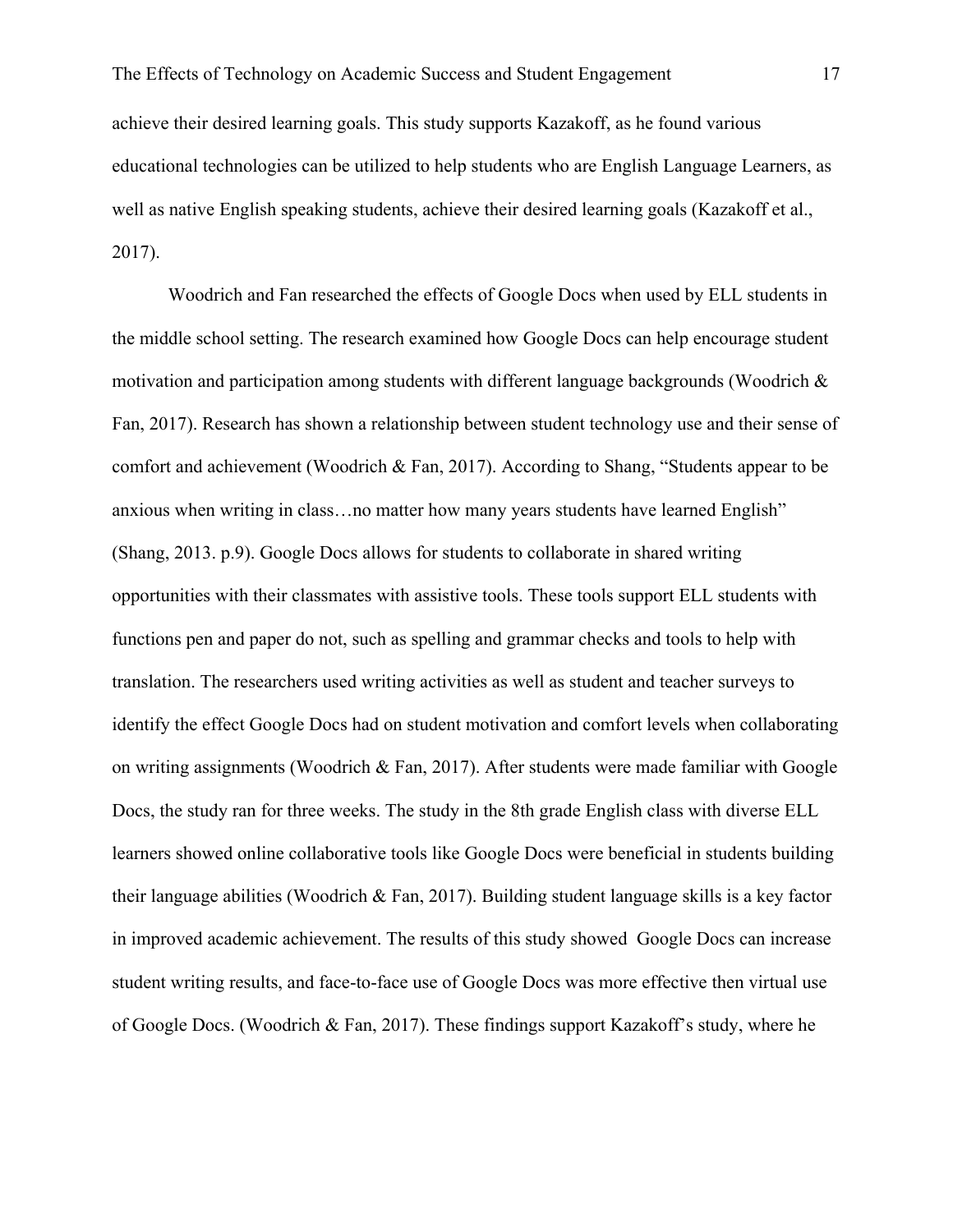found educational technologies can have a significant impact on student literacy success and help enhance student learning (Kazakoff et al., 2017).

In contrast, a study from Ohio University was conducted on collaborative writing activities and found when using Google Docs, students working virtually performed better than those working face-to-face (Kessler et al., 2012). Though the delivery method had varying effects on overall results, the use of Google Doc technology consistently led to significant academic gains for ELL students, increasing collaborative opportunities and scores on writing projects Kessler et al., 2012). The study found the use of Google Docs allowed the students to score higher on writing assignments than they did before the use of Google Docs into the classroom. The findings support Woodrich and Fan, who found student utilization of Google Docs did enhance ELL student literacy success (Woodrich & Fan, 2017). In addition, Kessler's findings also supported Kazakoff's study, which found educational technologies appear to support both literacy growth in students as well as increase academic achievement (Kazakoff et al., 2017).

DiCicco looked at the effects of Google technologies, specifically the effectiveness of Google Classroom for students with disabilities. Google Classrooms is an online learning platform which allows for the use of various Google tools and technologies to be utilized in the same virtual classroom. The purpose of this study was to analyze learning outcomes and the effects of Google classroom in a social studies classroom for students with disabilities (DiCicco, 2016). DiCicco utilized a pre-test based on their textbooks and then randomly assigned students to two groups of 15. The experimental group was given three weeks of intensive direct instruction during which they utilized Google Classroom, Google Docs, Google Forms, Google Slides and G-Mail. The control group learned directly from the textbook in a separate room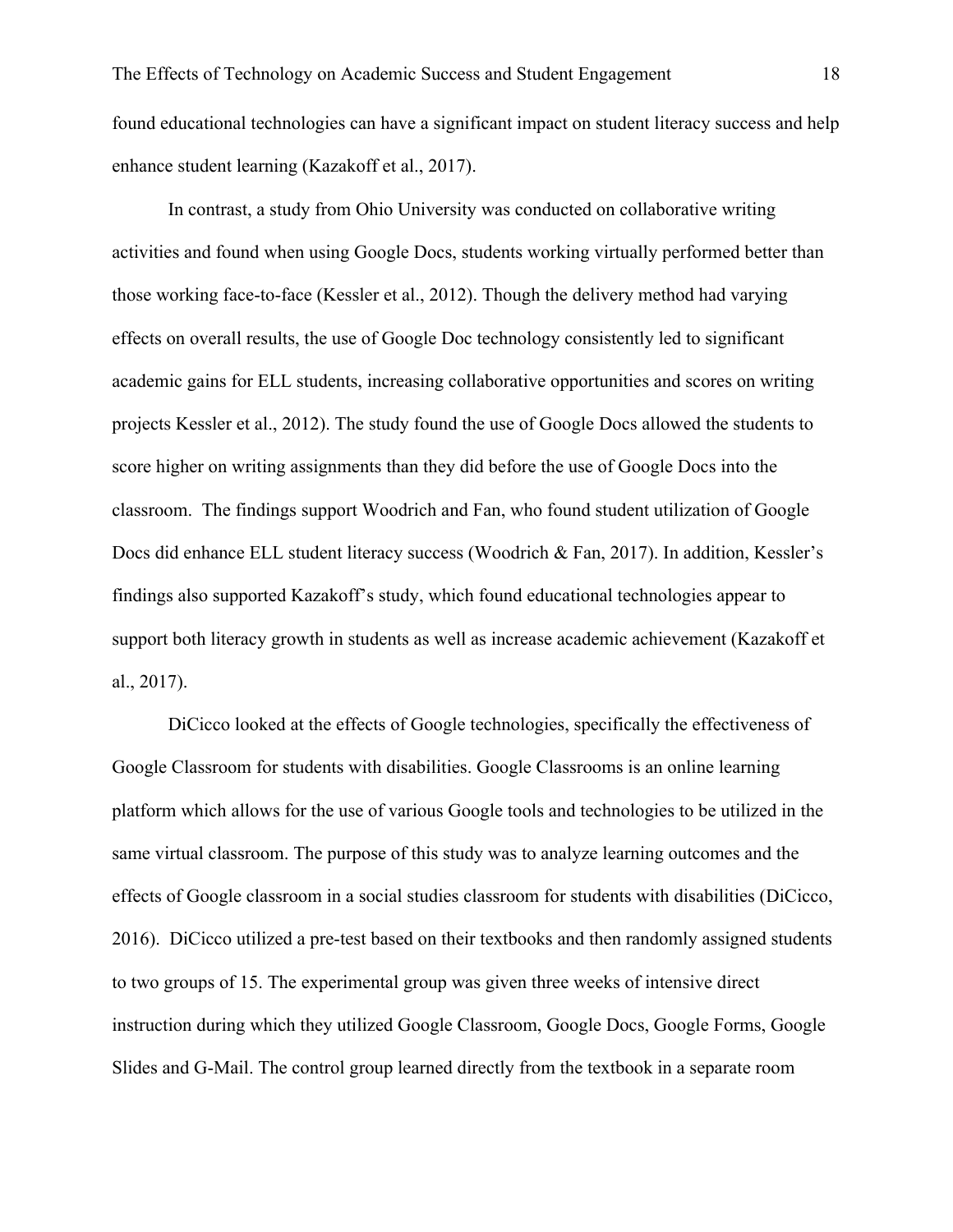(DiCicco, 2016). At the end of the three week period, both groups were given a test based on the textbook to evaluate their performance. The results of the test showed students in the experimental group averaged 7 to 9 points higher on the test than those who learned entirely and directly from the textbook (DiCicco, 2016). The results from the test show the importance of both direct instruction in the classroom as well as the importance of available technologies to enhance student learning. Students in the experimental group were also surveyed in order to gather their perceptions of their learning experience while utilizing Google classroom. Through the student surveys, 11 out of the 15 students agreed that Google Classroom was overall likeable, easy to use and increased their presence when learning (DiCicco, 2016). These results from student surveys support findings from Woodrich and Fan's study, which found utilizing Google educational technologies had a positive effect on student motivation and overall perception of their classes (Woodrich & Fan, 2017).

Academic results from the study also showed a positive relationship between Google Classroom use and increased standardized test scores as well as increased academic achievement. For example, the entire class's vocabulary scores rose from an average of 85.34 to 91.76 after two weeks of intervention (DiCicco, 2016) Google classroom and other educational technologies allowed for students to utilize review games like Quizlet and Kahoot. These new resources appear to have enhanced student ability to review key concepts, directly influencing their increased achievement rates (DiCicco, 2016) This study showed the positive impacts Google classroom and other Google educational technologies can have on students. These findings also support Woodrich and Fan's study, which found Google Docs did have an impact on student literacy, writing and overall academic achievement (Woodrich & Fan, 2017). In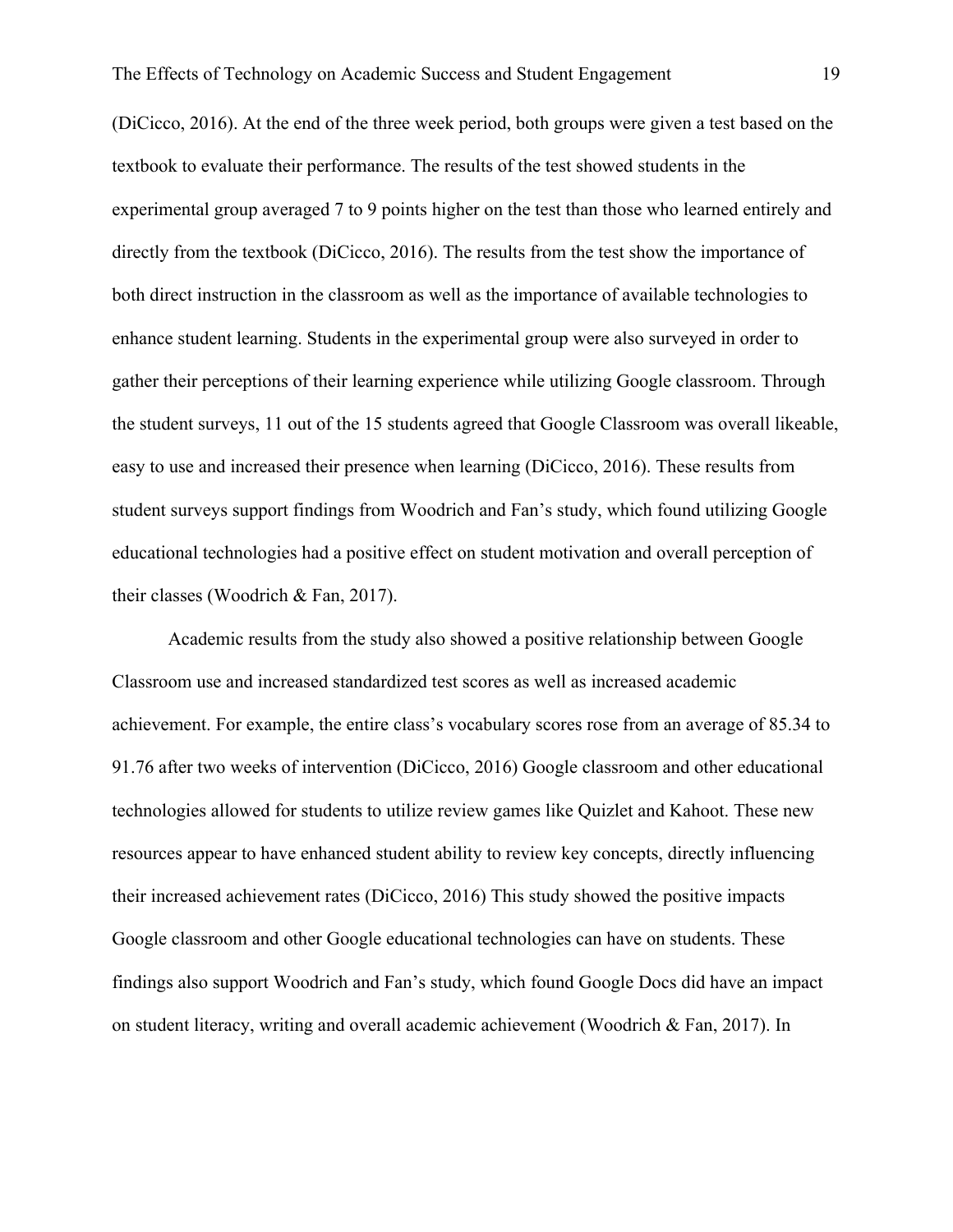addition, DiCicco supports Kazakoff's study, as various educational technologies can be used to enhance students' learning and overall academic achievement. (Kazakoff et al., 2017).

#### **Educational Technology Use In Student Motivation**

The proper implementation of educational technologies is critical to student success, as "technology also affects student motivation to learn" (Al-Bataineh, M. & Al-Bataineh, A. 2016; Harris et al., 2016, p.368). Since the implementation of the No Child Left Behind Act, schools have worked to eliminate the digital divide and have students technologically literate by the end of the eighth grade (Harris, Al-Bataineh, M. & Al-Bataineh, A. 2016).

Harris (2016) researched 4th grade participants to determine if one-to-one (1:1) technology had an impact on student motivation. After a year of 1:1 laptop implementation, 4th grade students were surveyed (Harris et al., 2016). The results of the survey showed participants with 1:1 devices in schools felt more motivated to learn (Harris et al., 2016). In addition to increased motivation, researchers found the new 1:1 devices could have played a role in student academic achievements (Harris et al., 2016). At the beginning of the year, students who had devices scored an average of (82.58%) on standardized topic tests, and students who did not have devices scored an average of (65.87%) (Harris et al., 2016). Student excitement and eagerness to use new technology could have contributed to higher test scores (Harris et al., 2016). Another test was given toward the end of the school year, and the test results showed students who had the 1:1 laptops all year scored an average of (78.26%), compared to students who did not have access to the 1:1 technologies, who scored an average of (68.16%) (Harris et al., 2016). In the study, initial increased motivation in certain students was credited to student access to 1:1 devices. This implementation of new educational technologies initially had a drastic impact on student motivation and academic achievement. As students became more acquainted with the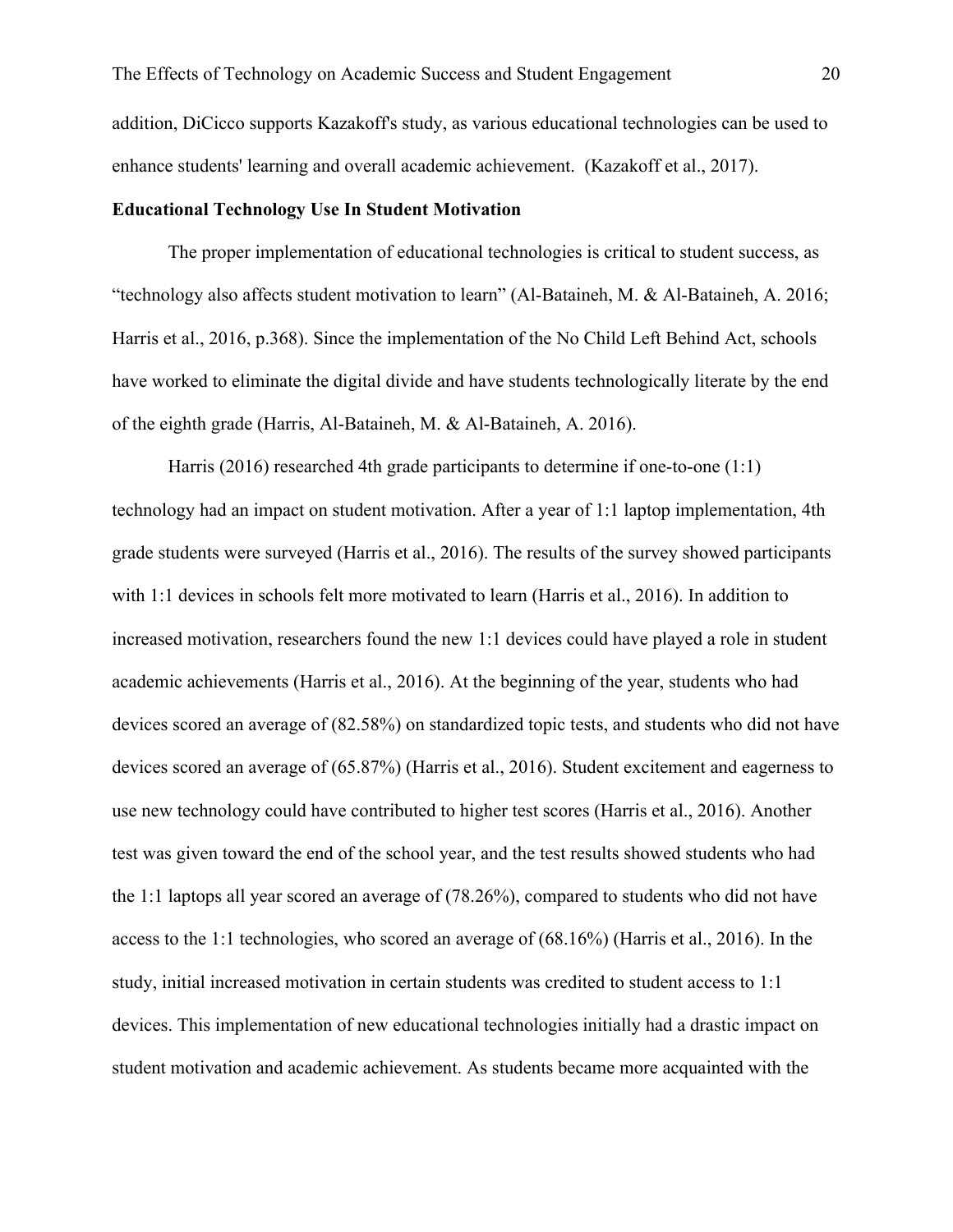devices, student excitement leveled out. However, even though excitement was not as significant by the end of the school year, data indicates both student motivation and academic achievement were both positively influenced by the implementation of 1:1 devices into the classroom.

Francis conducted a study of an urban New England charter school. Francis integrated WebQuest, an online learning platform where lessons and information comes from the internet (Francis, 2017). Through educational technology in the classroom setting, students completed surveys which gauged their motivation and perception of WebQuest in their classes (Francis, 2017). The 4th and 5th grade students who used WebQuest described an increase in their excitement and motivation to work and learn (Francis, 2017). Francis (2017) also found the majority of students in the 4th and 5th grade classes (73 out of 95) felt technology motivated them. These findings indicate educational technology in classrooms can motivate students to participate and excel in the classroom setting. This study supports Jennifer Harris's findings; students who have access to technological technologies have increased motivation in the classroom (Harris et al., 2016).

Another study from the Journal of Educational Technology, Research and Development looked at iPad mobile devices in the 6th and 7th grade mathematics classes (Fabian, Topping, & Barron, 2018). Researchers wanted to identify student motivation and perception of technologies into the classroom environment. Students utilized iPads to participate in collaborative activities for three months. Researchers interviewed students and found that (80%) of students had a positive overall perception of the activities (Fabian et al., 2018). The results of the study showed students in the experimental groups were more engaged and perceived math as more enjoyable than the control group (Fabian et al., 2018). This study supports both Francis' and Harris' studies in which Educational Technologies and 1:1 devices were found to have a significant impact on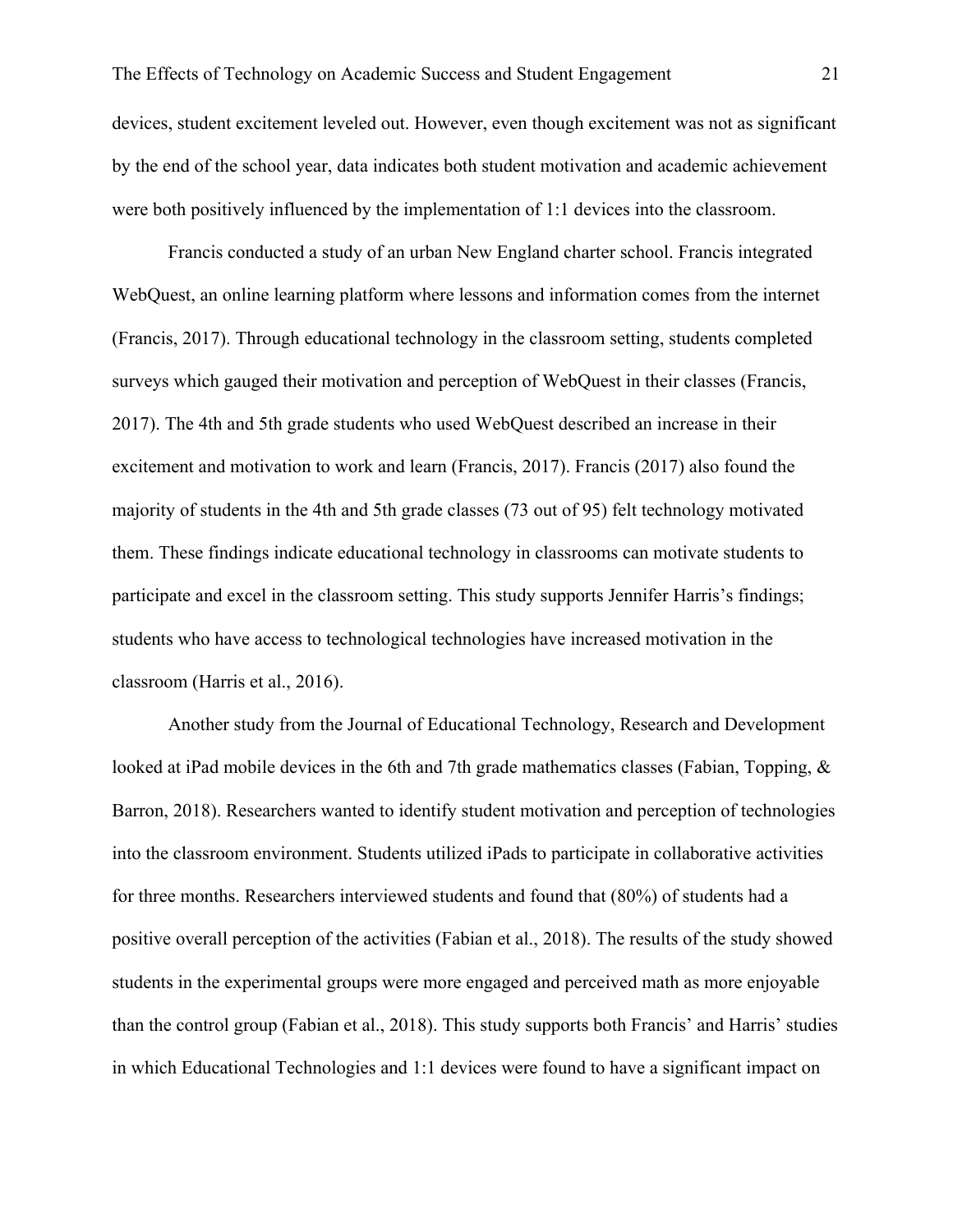both student motivation and academic success (Harris et al., 2016 & Francis, 2017).

These studies show educational technologies as well as blended learning methods can increase student achievement and engagement. Research suggests educational technologies tend to enhance student perception of class and increase student enjoyment within specific topics. Improved student achievement is influenced by student outlook on school as a whole. It has been found that when technology-based learning is applied to students they begin to see the intrinsic value of what is being learned, which increases interest and motivation by the student (Francis, 2017). The increased enjoyment students have in class creates more of a positive relationship between students and their classes, and when students enjoy their classes, they perform at a higher level. They become more motivated in school, and a more motivated learner turns into a learner with greater achievements.

Successful academic experiences include student confidence and motivation as students invest and take ownership of their education (McElhany, 2017). Students must be empowered to take responsibility within their education and feel confident they have the skills and knowledge necessary to do so (McElhany, 2017). Literature has shown students who participate in technologically rich learning classroom environments and models enjoy those activities and structures (Estapa & Nadolny, 2015). According to Estapa and Nadolny (2015), students who used educational technology while learning found the work both more challenging and more enjoyable. This is important because when students are challenged, they can be motivated to achieve more. Students also described learning with technology as something they "liked," with which they "learned," and something they found "fun and cool" (Estapa & Nadolny, 2015, p.45). The students who enjoyed learning with educational technologies were motivated to achieve more. Technologies in the classroom allow for increased student efficacy and self-direction, in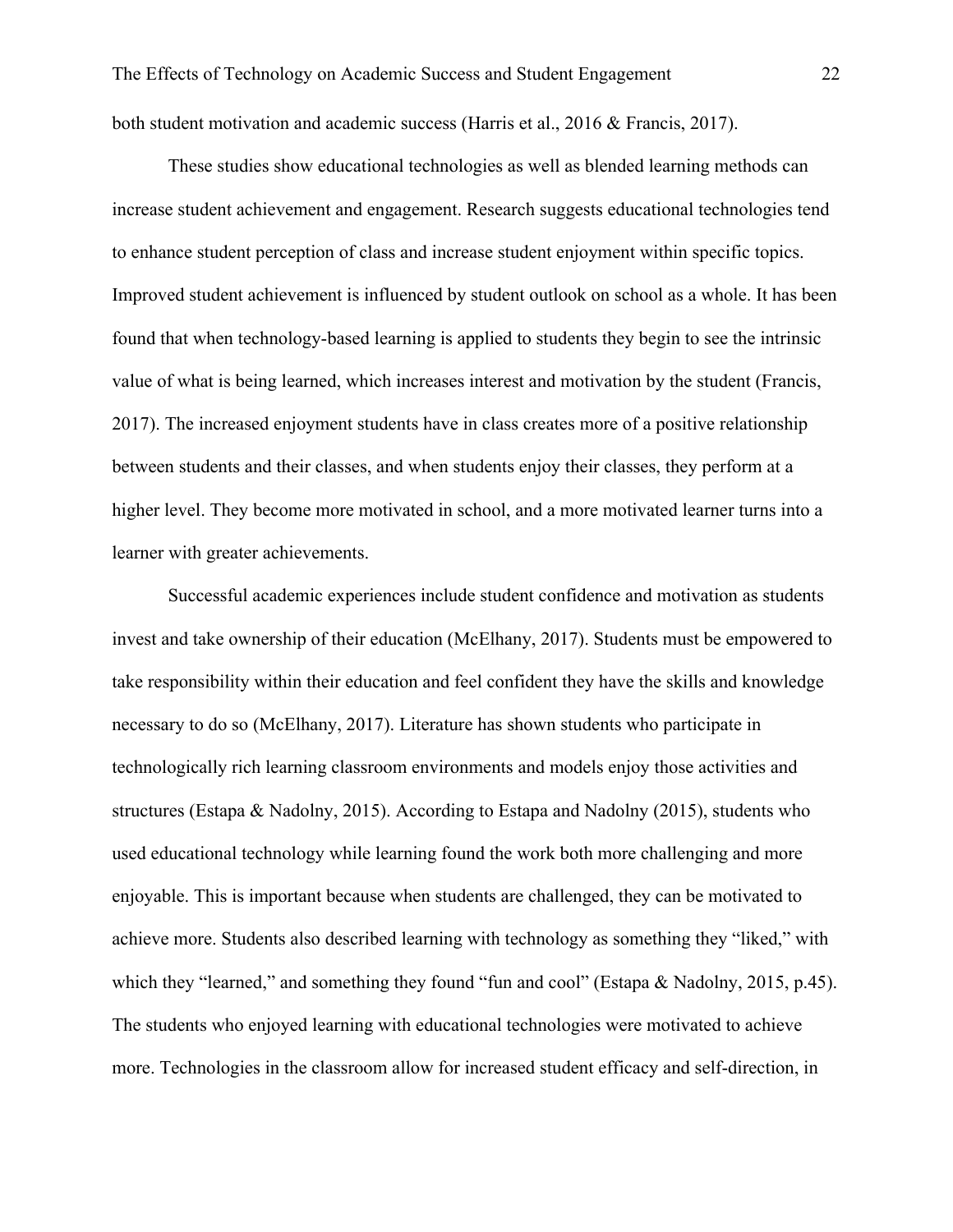addition to allowing students to submit assignments online and potentially receive teacher feedback faster (Varier et al., 2017). When a student has the opportunity to finish work during their free time and become more self-regulated, student achievement levels often increase (Mega, Lucia & Rossana, 2014). Students utilizing educational technology also feel more flexibility to complete work during free time at school, allowing for deeper levels of engagement (Varier et al., 2017). Increased student motivation and independence through the use of educational technology can allow students to take an ownership role in their education, and also can allow teachers to better differentiate teaching strategies and instruction.

Another study from Iowa State University was conducted using Augmented Reality (AR) with the purpose of assessing student achievement and motivation during a high school math class. This study analyzed 61 students within one high school in rural Iowa. Group One received a print handout and a device with access to the print handout, with augmented reality enhancements via the mobile device (Estapa & Nadolny, 2015). The second group received the same print hangout and a device, but the device only had access to digital resources, linking to the handout webpage (Estapa & Nadolny, 2015). The study collected data from pre-test, post-test and delayed post-test, each consisting of ten questions focused on assessing students' conceptual understanding of the content (Estapa & Nadolny, 2015). Student motivation was also measured using an Instructional Material Motivational Survey (IMMS). Students were asked about their attention, relevance, confidence and satisfaction with the new devices (Estapa & Nadolny, 2015).

The results from the study indicated the activity of utilizing technology into the classroom increased students' conceptual understanding of the content (Estapa & Nadolny, 2015), which directly contradicted the results of the Erbas and Demiers study. In addition, Estapa and Nadolny also found students were clearly motivated by the activity both in the AR and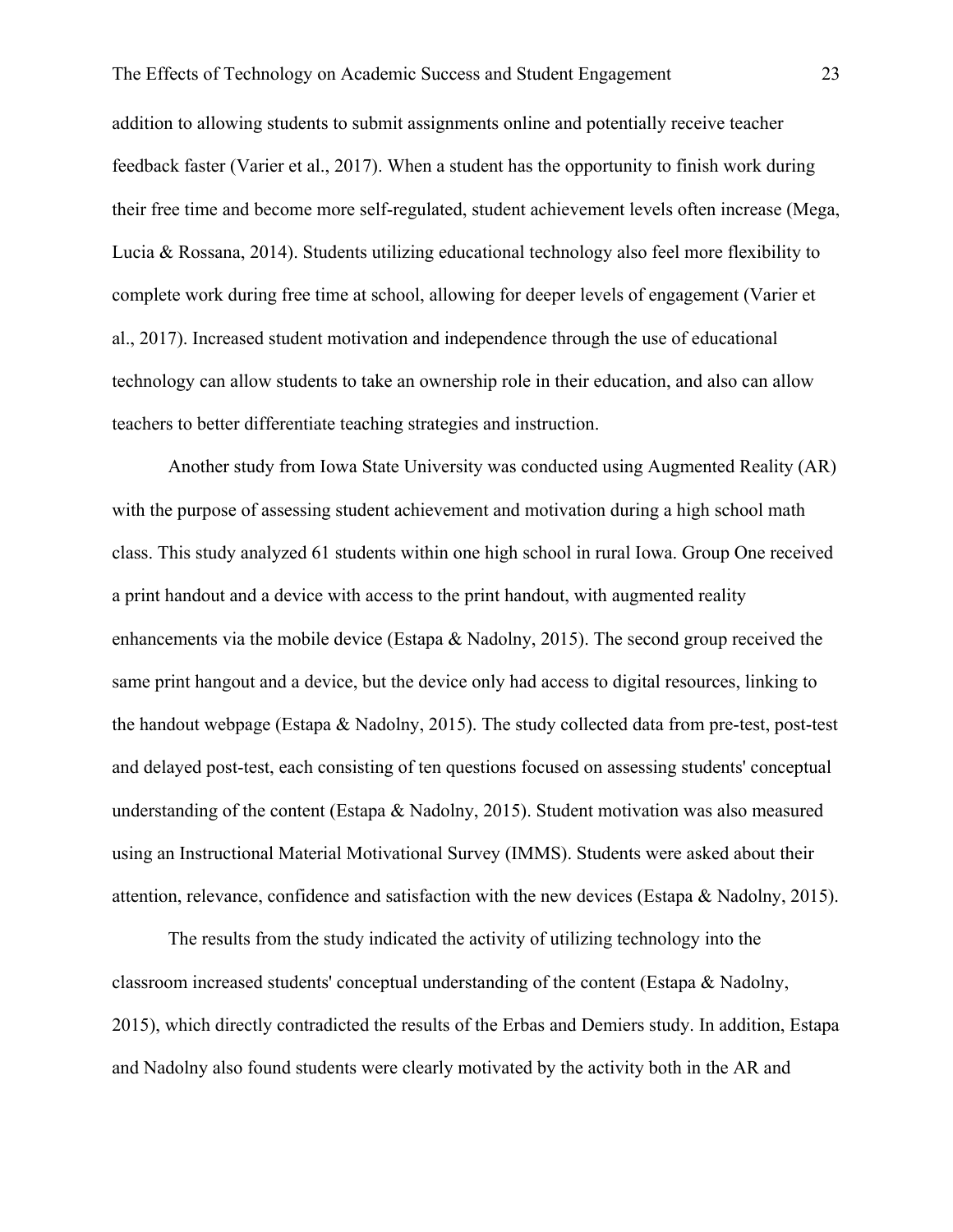website various groups, indicating AR and the use of educational technology has a positive influence on student motivation in schools (Estapa & Nadolny, 2015). Studies showed AR captured student attention more than the website alone (Estapa & Nadolny, 2015). Estapa and Nabolny added the support of prior research, which showed the use of AR in classroom context can increase motivation (Estapa & Nadolny, 2015). Increased student motivation can enhance student learning and achievement (Estapa & Nadolny, 2015; Francis, 2017).

Student academic achievement and motivation were also studied by Erbas, who conducted a study in the UK, investigating the effects of augmented reality (AR) activities in a biology course (Erbas & Demirer, 2019). Each class (A, B, and C) included a mix of students with high, medium and low levels of achievement (Erbas & Demirer, 2019). The research to determine the effects of AR activities on student academic achievement developed into two stages: the first stage was a question pool created by both the researchers and the biology teacher. The questions consisted of 36 questions from the ninth-grade biology curriculum (Erbas & Demirer, 2019). The second stage identified possible sources of student motivation through questionnaires, interviews and classroom observations (Erbas & Demirer, 2019). The study found AR did not make a significant difference in academic achievement (Erbas & Demirer, 2019). However, student surveys indicated the use of AR positivity affected both motivation and student opinion of biology and the course (Erbas & Demirer, 2019). This research was not able to find increased academic achievement through this teacher's use of AR, but it did track student motivation to learn in the biology setting. This study supports findings from Francis in which students enjoyed technologically rich classrooms opposed to traditional classroom teaching and environments (Francis, 2017). In contrast, Ebras' study contradicted the findings of Harris, which found use of educational technologies increased motivation, increased student scores and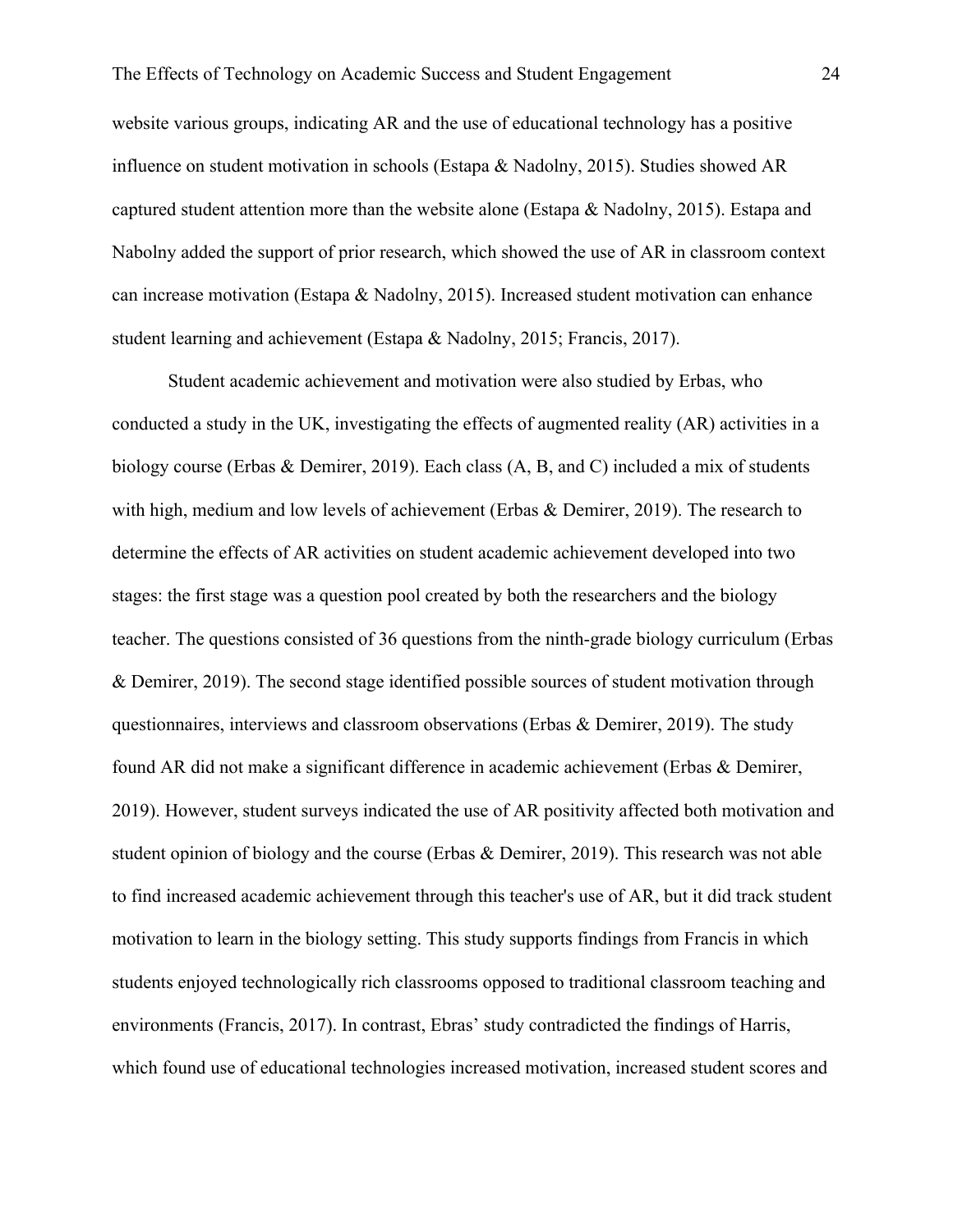academic achievement (Harris et al., 2016). Although Ebras' study did find increased student motivation through educational technology implementation, the technology was not shown to be a significant factor in increasing academic achievement. Given a longer timeline, there is a chance this increased student motivation could contribute to increased academic attentiveness, excitement, and thus achievement in the classroom, as is evidenced in studies taking place over a more substantial period of time (Kazakoff et al., 2017). Ebras did not prove or disprove the theory that increased motivation increases academic achievement, unlike most of the other studies. The literature shows educational technologies can have a positive, direct influence on student motivation in schools. In turn, increased student motivation can directly influence increased academic achievement.

#### **Future Research**

First, Brewster admits there is a lack of research surrounding the effectiveness of various blended learning models in middle school (Brewster, 2016, p.18). The lack of research in the middle school setting shows a gap and a need for further research on various methods in middle schools. This further research would continue to solidify his finding for increased academic achievement with methods in the secondary setting.

More significantly, many studies indicate increased motivation and academic performance with the use of technology in the classroom, but some do not. Future research is needed to investigate why academic success is increased with educational technology use in some settings, and not in others. Perhaps a team could compare educational applications and methods of implementation, or study which teaching methods are best paired with educational technology. Widespread use of technology used to improve classroom management (i.e. ClassDogo, Bloomz, Seesaw) has not yet been widely studied. Finally, research considering time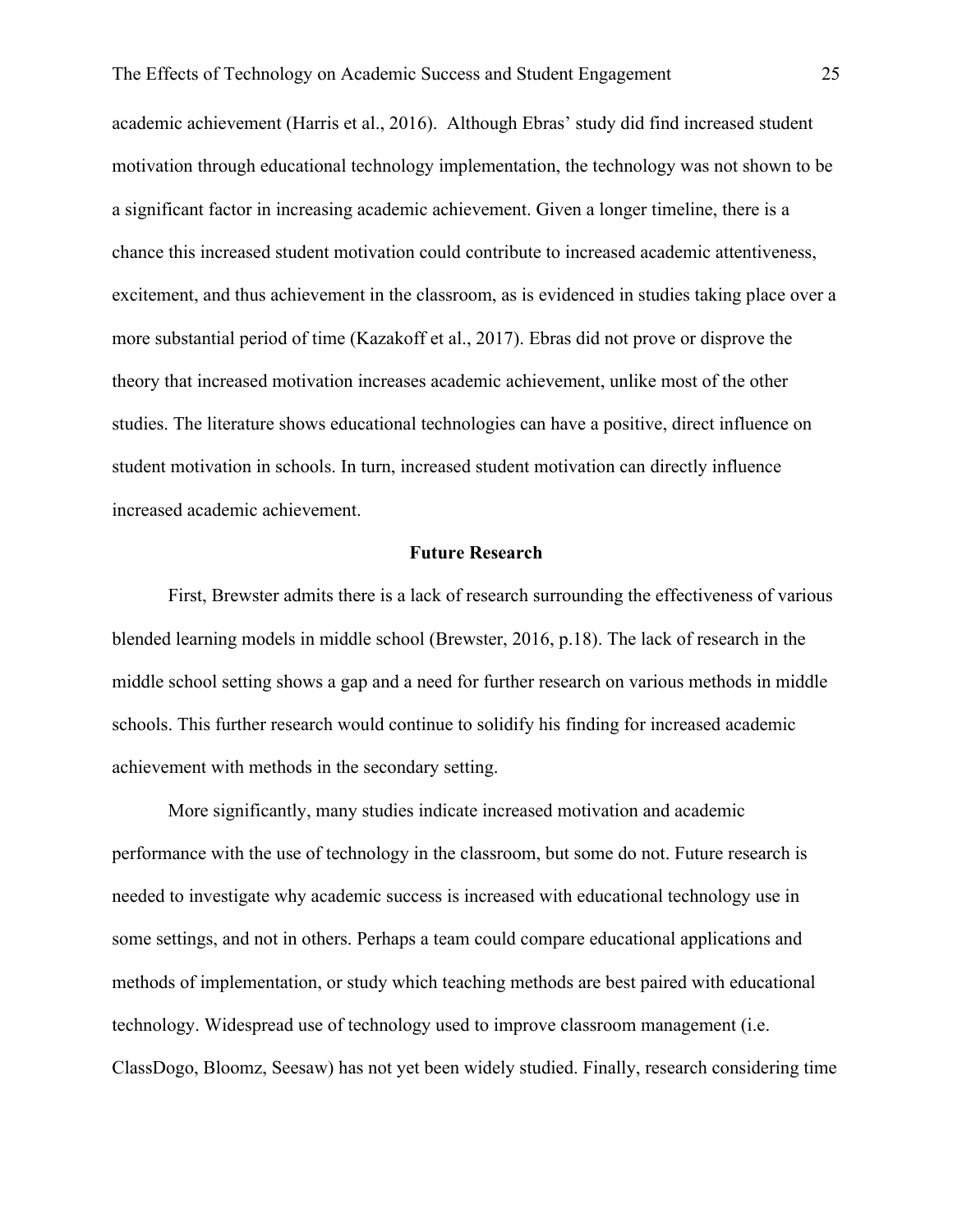-on-task using technology and academic achievement could significantly change hybrid educational initiatives. Gaps in the research leave teachers with insufficient information.

#### **Conclusion**

Students who have access and utilize educational technologies have been found to have increased academic achievement rates, compared to students who do not utilize educational technologies (Daehlen 2017). The literature shows educational technology into the classroom, in many circumstances, does improve student motivation levels as well (Francis, 2017). Educational technologies allow students to have fun and choice within their education, contributing to increased motivation and ownership in their education (McElhany, 2017). Along with increased motivation, students in technology centered classroom environments also enjoyed their schoolwork and classes more than those who did not receive technology (Estapa & Nadolny, 2015). In addition, it has been found throughout the literature in this review, various educational technologies have a positive impact on student's academic achievement. When students enjoy their classes and have the opportunity to access and complete their work using technology, continuous engagement is possible. When students are more engaged, they are more likely to complete their work, contributing to their overall academic achievement.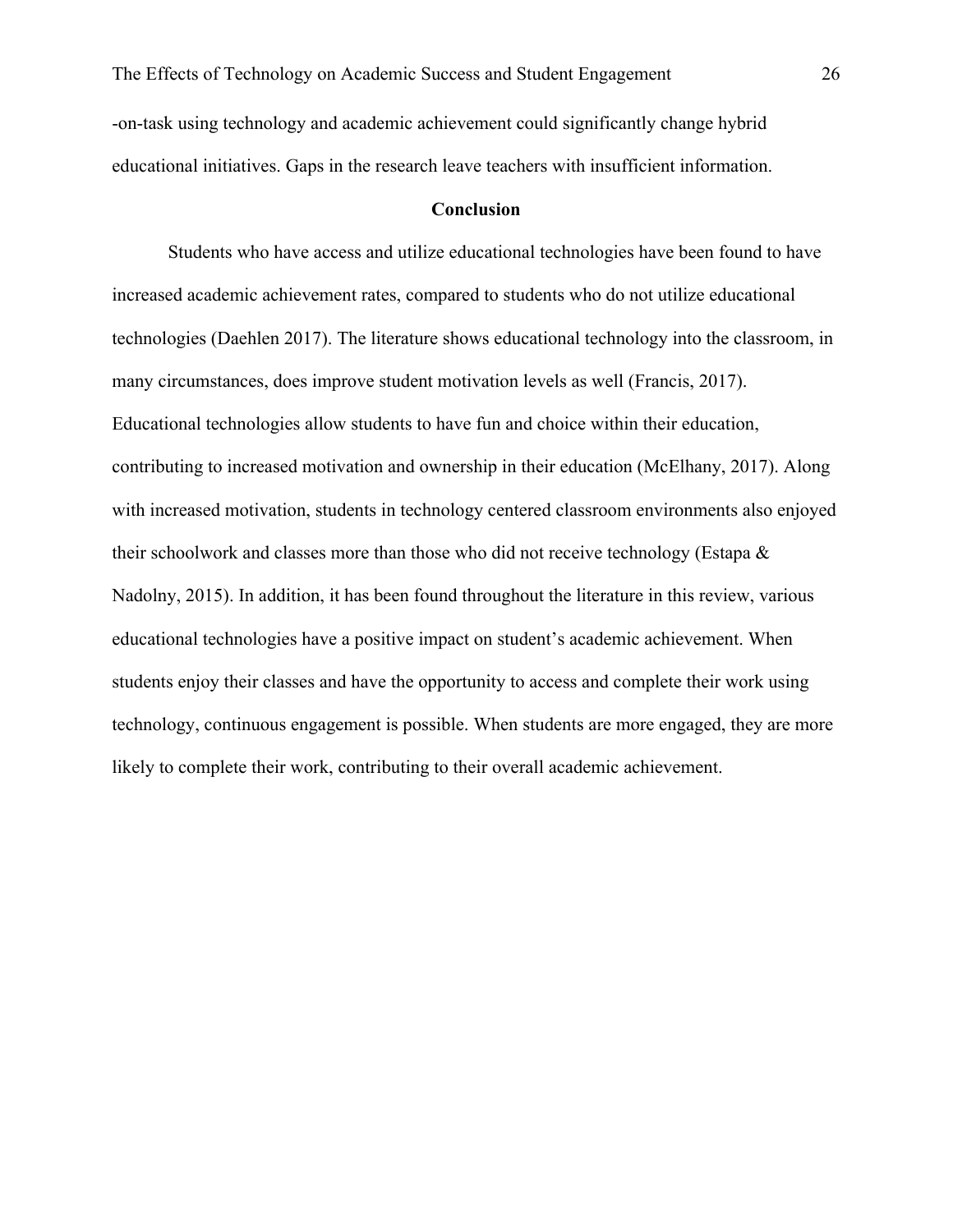#### **References**

- Akpan, J. P., & Beard, L. A. (2013, November 30). *Assistive technology and mathematics education, universal journal of educational research, 2014*. Eric. https://eric.ed.gov/?id=EJ1053963
- Andrei, E. (2016). Technology in teaching english language learners: The case of three middle school teachers. *TESOL Journal*, *8*(2), 409–431. https://doi.org/10.1002/tesj.280

Brewster, B. (2016). *Examining U.S. middle school students' achievement in a blended learning environment | semantic scholar*. Semantic Scholar. https://scholarworks.waldenu.edu/cgi/viewcontent.cgi?article=3328&context=diss ertations&httpsredir=1&referer=

Daehlen, M. (2017). Completion in vocational and academic upper secondary school: The importance of school motivation, self-efficacy, and individual characteristics. *European Journal of Education*, *52*(3), 336–347. https://onlinelibrary-wileycom.ezproxy.nwciowa.edu/doi/pdfdirect/10.1111/ejed.12223

- DiCicco, K. M. (2016). *The effects of google classroom on teaching social studies for students with learning disabilities*. Rowan Digital Works. https://rdw.rowan.edu/etd/1583/
- Erbas, C., & Demirer, V. (2019). The effects of augmented reality on students' academic achievement and motivation in a biology course. *Journal of Computer Assisted*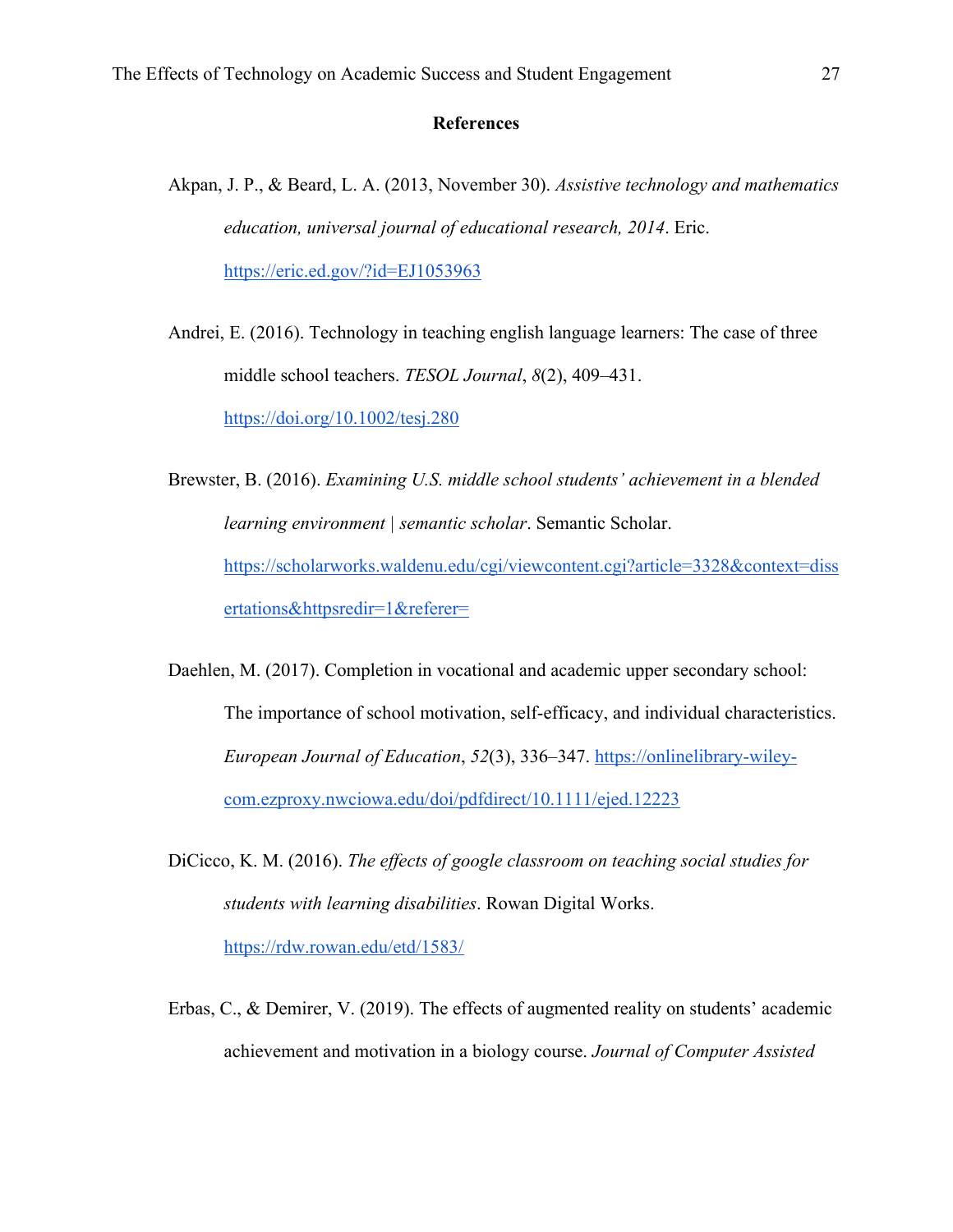*Learning*, *35*(3), 450–458. https://onlinelibrary-wiley-

com.ezproxy.nwciowa.edu/doi/pdfdirect/10.1111/jcal.12350

- Estapa, A., & Nadolny, L. (2015, September 15). *The effect of an augmented reality enhanced mathematics lesson on student achievement and motivation*. Learning & Technology Library (LearnTechLib). https://www.learntechlib.org/p/151963/
- Fabian, K., Topping, K. J., & Barron, I. G. (2018). Using mobile technologies for mathematics: effects on student attitudes and achievement. *Educational Technology Research and Development*, *66*(5), 1119–1139. https://doi.org/10.1007/s11423-018-9580-3
- Francis, J. (2017). *The effects of technology on student motivation and engagement in Classroom-Based learning*. DUNE: DigitalUNE. https://dune.une.edu/theses/121/
- Harris, J. L., Al-Bataineh, A., & Al-Bataineh, M. T. (2016, November 30). *One to one technology and its effect on student academic achievement and motivation, contemporary educational technology, 2016*. Eric.

https://eric.ed.gov/?id=EJ1117604

- Higgins, K., & BuShell, S. (2017). The effects on the student-teacher relationship in a one-to-one technology classroom. *Education and Information Technologies*, *23*(3), 1069–1089. https://doi.org/10.1007/s10639-017-9648-4
- Hobbs, J. (2017). *Utah's early intervention reading software program 2016-2017 k-3 program evaluation results*. Imagine Learning. https://www.imaginelearning.com/sites/institutional/files/2017-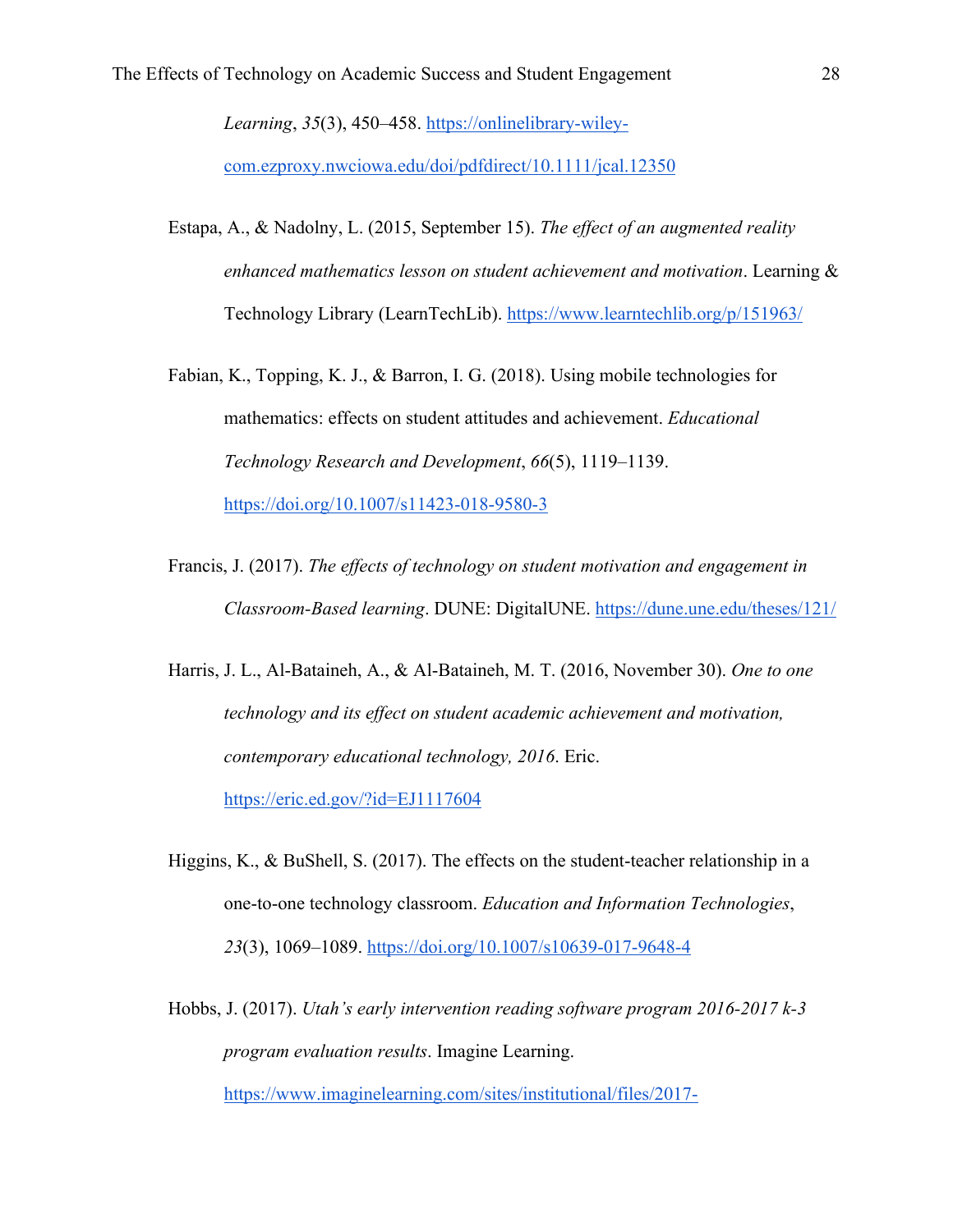12/Utah%20Early%20Intervention%20Reading%20Software%20Program%2020 16-2017%20K-3%20Program%20Evaluatino%20Results.pdf

- Kazakoff, E. R., Macaruso, P., & Hook, P. (2017). Efficacy of a blended learning approach to elementary school reading instruction for students who are English Learners. *Educational Technology Research and Development*, *66*(2), 429–449. https://doi.org/10.1007/s11423-017-9565-7
- Kessler, G., Bikowski, D., & Boggs, J. (2012). Collaborative writing among second language learners in academic web-based projects. *Language Learning & Technology*, *16*(1), 91–109. https://scholarspace.manoa.hawaii.edu/bitstream/10125/44276/1/16\_01\_kesslerbi kowskiboggs.pdf
- Kreskey, D. D. V., & Truscott, S. D. (2015). Is Computer-Aided instruction an effective Tier-One intervention for kindergarten students at risk for reading failure in an applied setting? *Contemporary School Psychology*, *20*(2), 142–151. https://wwwproquest-com.ezproxy.nwciowa.edu/docview/1992199717?accountid=28306
- Kutsyuruba, B., Klinger, D. A., & Hussain, A. (2015). Relationships among school climate, school safety, and student achievement and well-being: A review of the literature. *Review of Education*, *3*(2), 103–135. https://bera-journals-onlinelibrarywiley-com.ezproxy.nwciowa.edu/doi/pdfdirect/10.1002/rev3.3043
- Lai, J. W. M., & Bower, M. (2019). Evaluation of technology use in education: Findings from a critical analysis of systematic literature reviews. *Journal of Computer*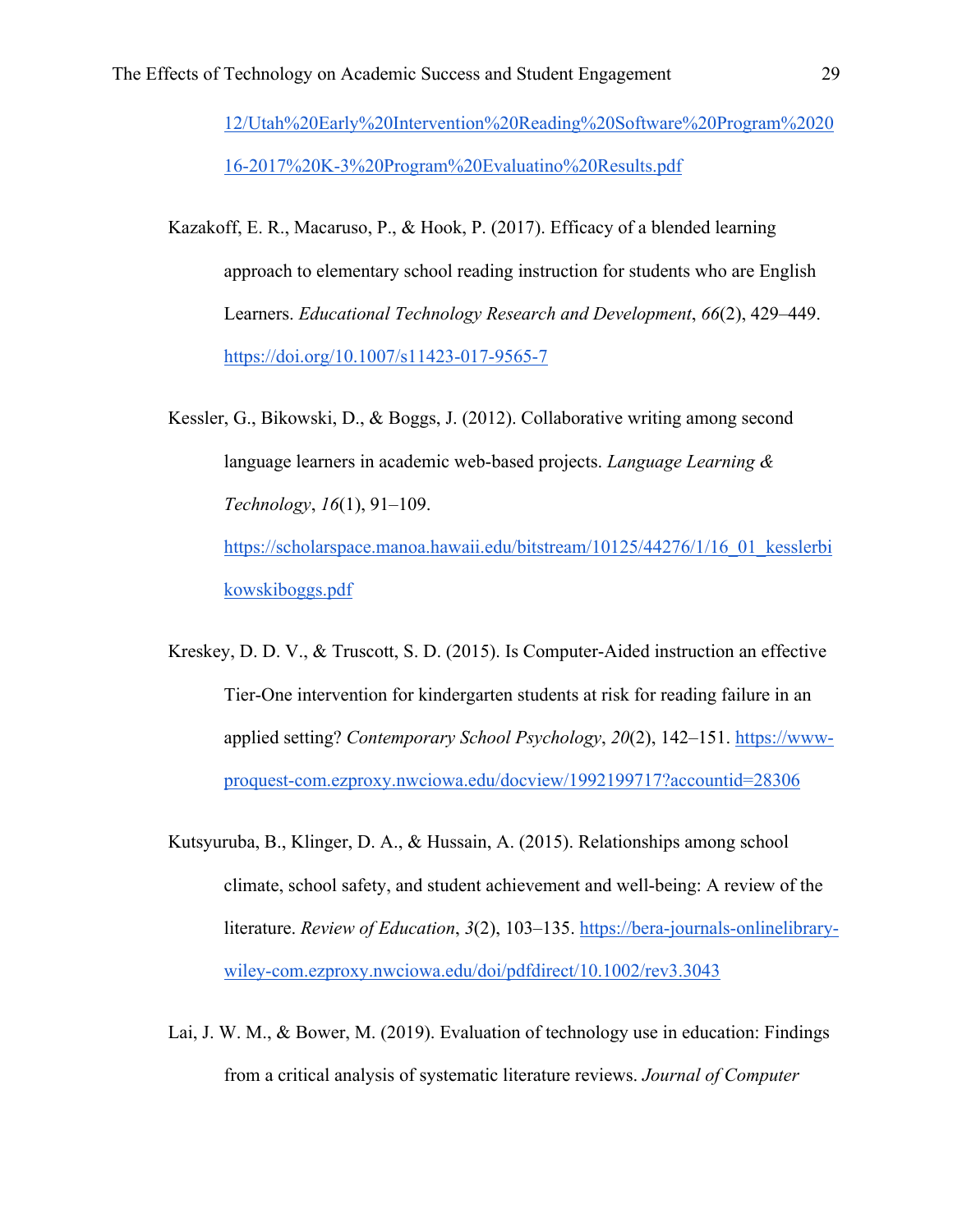*Assisted Learning*, *36*(3), 241–259. https://onlinelibrary-wileycom.ezproxy.nwciowa.edu/doi/pdfdirect/10.1111/jcal.12412

- Leo, J., & Puzio, K. (2016). Flipped instruction in a high school science classroom. *Journal of Science Education and Technology*, *25*(5), 775–781. https://wwwproquest-com.ezproxy.nwciowa.edu/docview/2259589357?accountid=28306
- Macaruso, P., Wilkes, S., & Prescott, J. E. (2020). An investigation of blended learning to support reading instruction in elementary schools. *Educational Technology Research and Development*, *68*(6), 2839–2852. https://doi.org/10.1007/s11423- 020-09785-2
- McClung, J. K. (2019). *Examining the relationship between One-to-One technology and student achievement*. Online Research Commons @ ATU. https://orc.library.atu.edu/etds\_2019/7/
- McElhany, J. (2017). AWAKENING student ownership: TRANSITIONING to a Student-Centered environment. *Reston*, *70*(1), 29–35. https://www-proquestcom.ezproxy.nwciowa.edu/docview/1889708837/fulltext/7240C7453C3C43CFP Q/1?accountid=28306
- Mega, C., Ronconi, L., & De Beni, R. (2014). What makes a good student? How emotions, self-regulated learning, and motivation contribute to academic achievement. *Journal of Educational Psychology*, *106*(1), 121–131. https://wwwproquest-com.ezproxy.nwciowa.edu/docview/1381032423?accountid=28306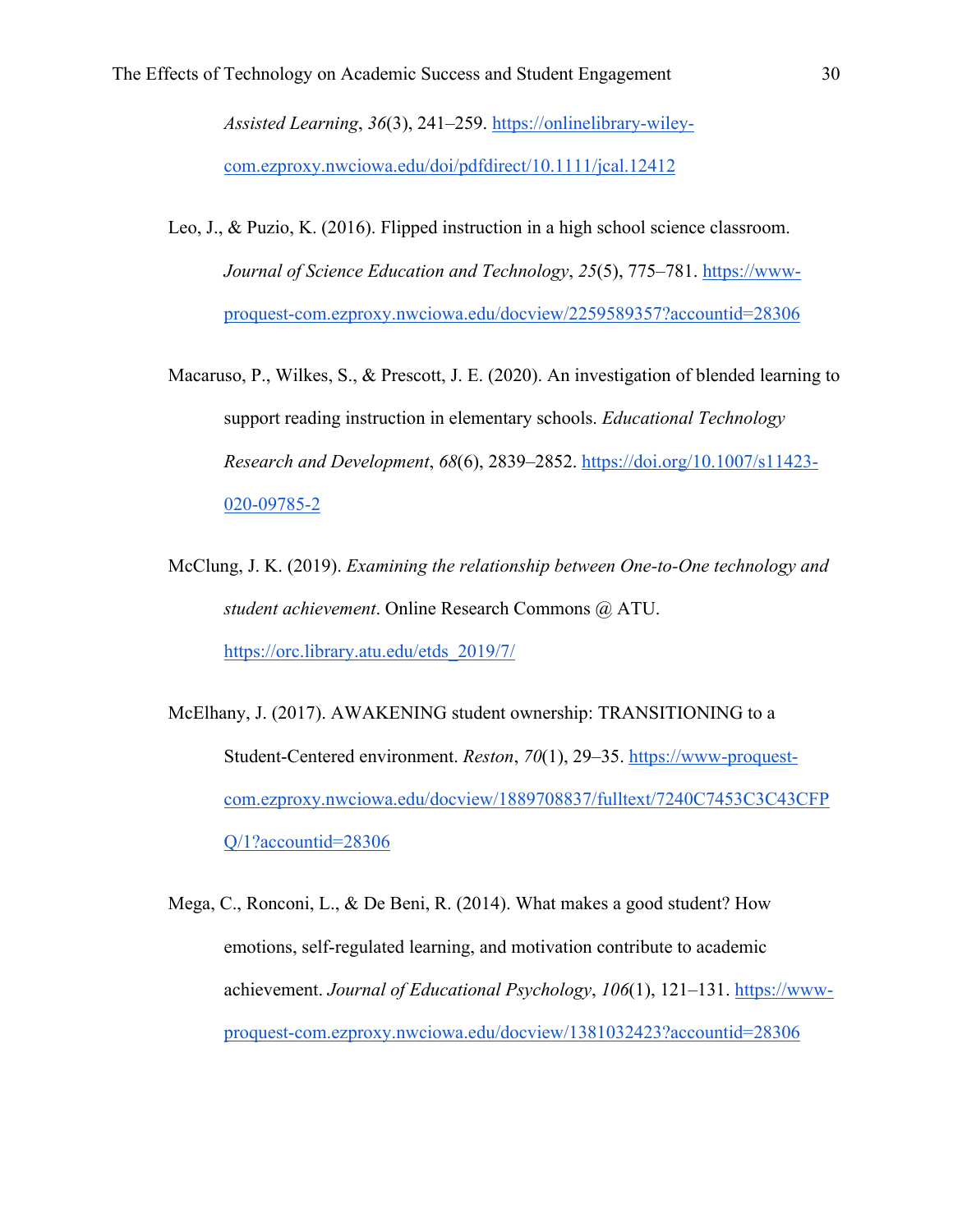Messer, D., & Nash, G. (2018). An evaluation of the effectiveness of a computer-assisted reading intervention. *Journal of Research in Reading*, *41*(1), 140–158. https://onlinelibrary-wiley-

com.ezproxy.nwciowa.edu/doi/pdfdirect/10.1111/1467-9817.12107

- Murphy, D. (2016). A literature review: The effect of implementing technology in a high school mathematics classroom. *International Journal of Research in Education and Science*, *2*(2), 295–298. https://files.eric.ed.gov/fulltext/EJ1105104.pdf
- O'Callaghan, P., McIvor, A., McVeigh, C., & Rushe, T. (2016). A randomized controlled trial of an early-intervention, computer-based literacy program to boost phonological skills in 4- to 6-year-old children. *British Journal of Educational Psychology*, *86*(4), 546–558. https://bpspsychub-onlinelibrary-wileycom.ezproxy.nwciowa.edu/doi/pdfdirect/10.1111/bjep.12122
- Perry, D. R., & Steck, A. K. (2015). Increasing student engagement, Self-Efficacy, and Meta-Cognitive Self-Regulation in the high school geometry classroom: Do iPads help? *Computers in the Schools*, *32*(2), 122–143. https://doi.org/10.1080/07380569.2015.1036650
- Prescott, J. E., Bundschuh, K., Kazakoff, E. R., & Macaruso, P. (2017). Elementary school–wide implementation of a blended learning program for reading intervention. *The Journal of Educational Research*, *111*(4), 497–506. https://doi.org/10.1080/00220671.2017.1302914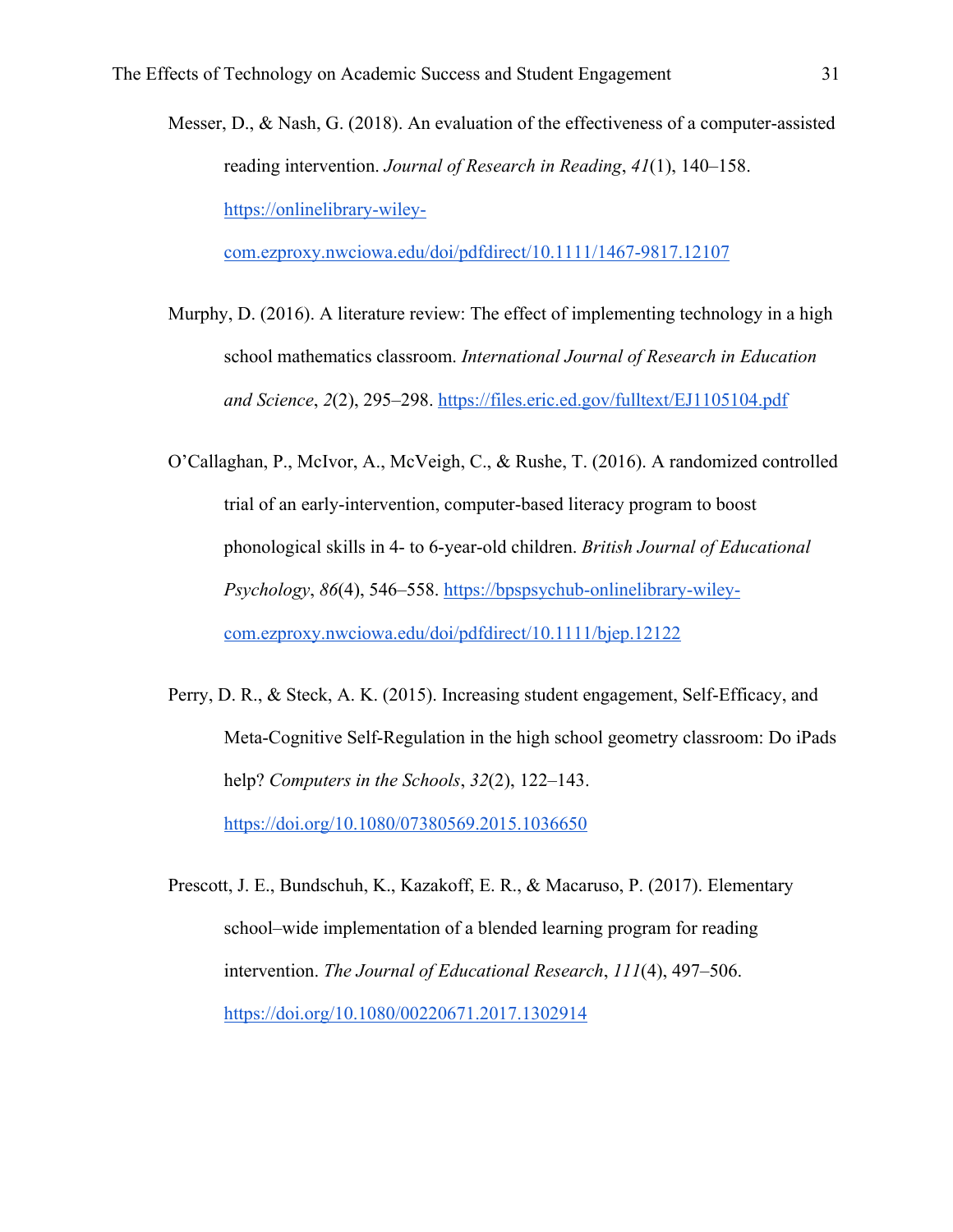- Schechter, R., Macaruso, P., Kazakoff, E. R., & Brooke, E. (2015). Exploration of a Blended Learning Approach to Reading Instruction for Low SES Students in Early Elementary Grades. *Computers in the Schools*, *32*(3–4), 183–200. https://doi.org/10.1080/07380569.2015.1100652
- Shang, H.-F. (2013, September 24). *Factors associated with english as a foreign language university students' writing anxiety*. EA Journals. https://www.eajournals.org/journals/international-journal-of-english-languageteaching-ijelt/vol-1-issue-1-september-2013/factors-associated-with-english-as-aforeign-language-university-students-writing-anxiety/
- Shelley-Trembley, J., & Eyer, J. (2009). Effects of the reading plus program on reading skills in second graders. *Journal of Behavioral Optometry*, *20*(3), 59–66. https://www.researchgate.net/publication/260036197 Effect of the Reading Plu s Program on Reading Skills in Second Graders
- Varier, D., Dumke, E. K., Abrams, L. M., Conklin, S. B., Barnes, J. S., & Hoover, N. R. (2017). Potential of one-to-one technologies in the classroom: teachers and students weigh in. *Educational Technology Research and Development*, *65*(4), 967–992. https://www-proquest-

com.ezproxy.nwciowa.edu/docview/1918797212?accountid=28306

Wilkes, S., Kazakoff, E. R., Prescott, J. E., Bundschuh, K., Hook, P. E., Wolf, R., Hurwitz, L. B., & Macaruso, P. (2020). Measuring the impact of a blended learning model on early literacy growth. *Journal of Computer Assisted Learning*, *36*(5), 595–609. https://doi.org/10.1111/jcal.12429